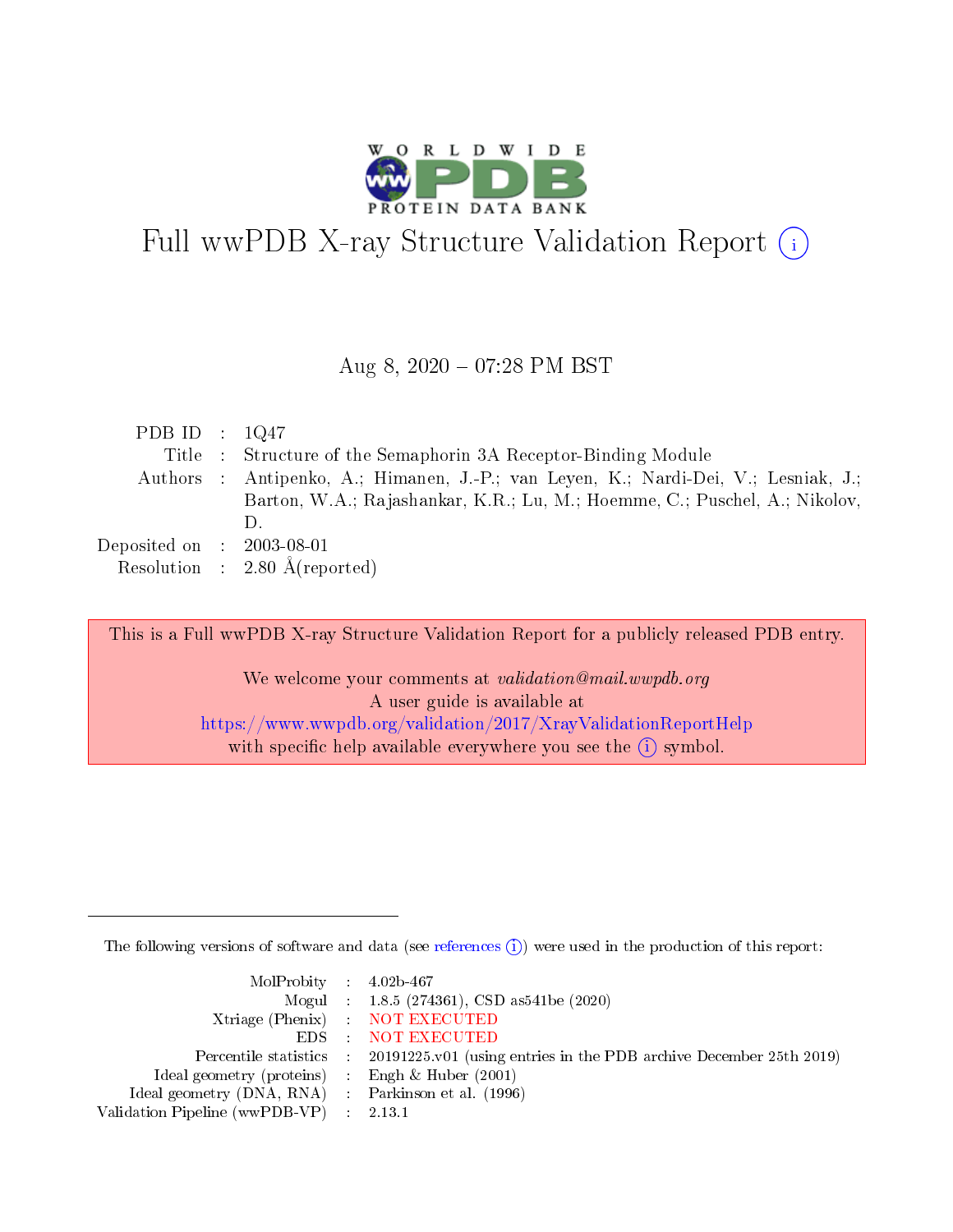# 1 [O](https://www.wwpdb.org/validation/2017/XrayValidationReportHelp#overall_quality)verall quality at a glance  $(i)$

The following experimental techniques were used to determine the structure: X-RAY DIFFRACTION

The reported resolution of this entry is 2.80 Å.

Percentile scores (ranging between 0-100) for global validation metrics of the entry are shown in the following graphic. The table shows the number of entries on which the scores are based.



| Metric.               | Whole archive       | Similar resolution                                         |
|-----------------------|---------------------|------------------------------------------------------------|
|                       | (# $\rm{Entries}$ ) | $(\#\text{Entries}, \text{resolution range}(\text{\AA}) )$ |
| Clashscore            | 141614              | $3569(2.80-2.80)$                                          |
| Ramachandran outliers | 138981              | $3498(2.80-2.80)$                                          |
| Sidechain outliers    | 138945              | $3500(2.80-2.80)$                                          |

The table below summarises the geometric issues observed across the polymeric chains and their fit to the electron density. The red, orange, yellow and green segments on the lower bar indicate the fraction of residues that contain outliers for  $\geq=3$ , 2, 1 and 0 types of geometric quality criteria respectively. A grey segment represents the fraction of residues that are not modelled. The numeric value for each fraction is indicated below the corresponding segment, with a dot representing fractions  $\leq=5\%$ 

Note EDS was not executed.

| Mol | $C$ hain $\vert$ Length | Quality of chain |     |    |
|-----|-------------------------|------------------|-----|----|
|     | $19\,$                  | 49%              | 43% | 5% |
|     | 495                     | 55%              | 40% | 5% |

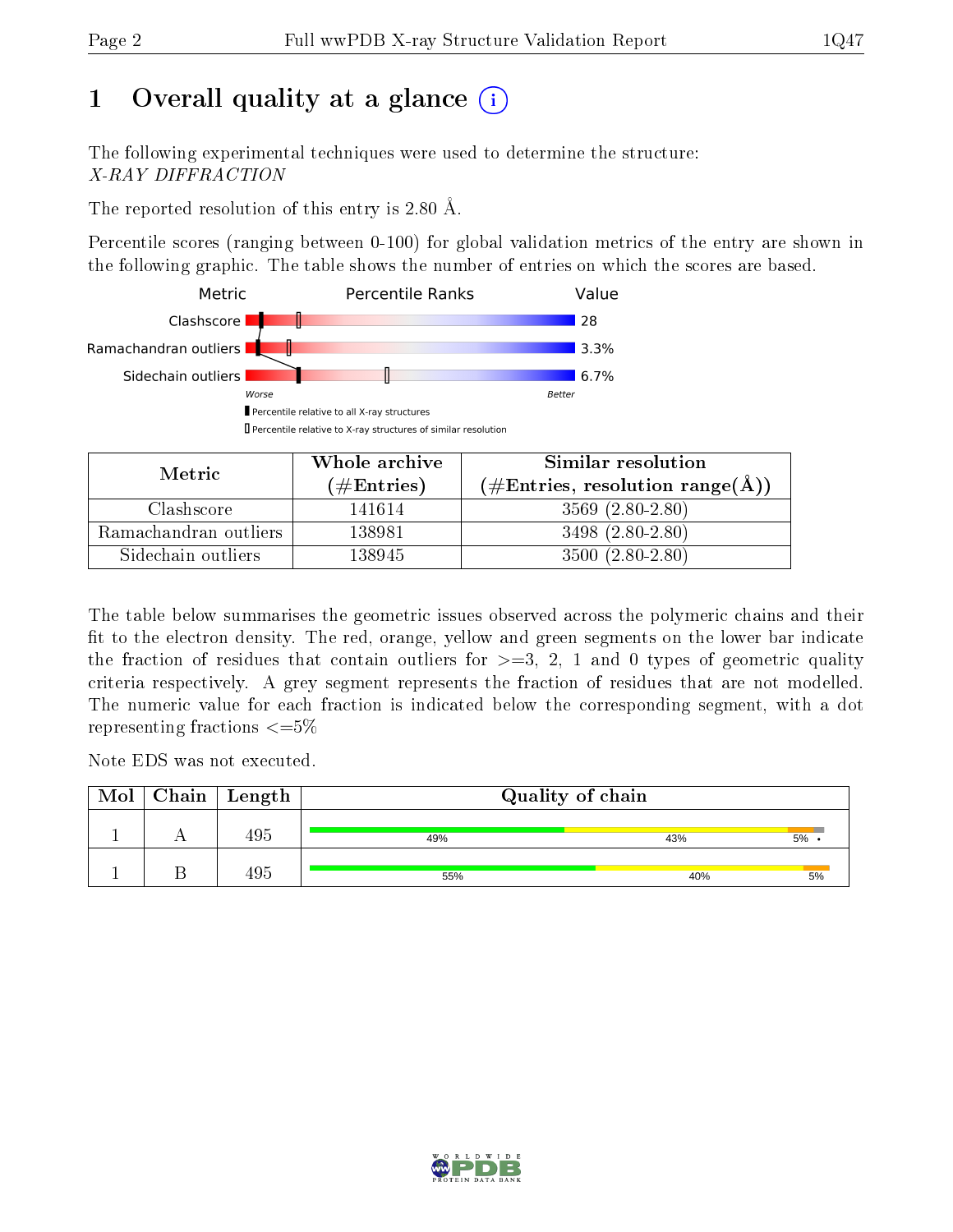# 2 Entry composition (i)

There are 2 unique types of molecules in this entry. The entry contains 7923 atoms, of which 0 are hydrogens and 0 are deuteriums.

In the tables below, the ZeroOcc column contains the number of atoms modelled with zero occupancy, the AltConf column contains the number of residues with at least one atom in alternate conformation and the Trace column contains the number of residues modelled with at most 2 atoms.

Molecule 1 is a protein called Semaphorin 3A.

| Mol | Chain   Residues | Atoms         |                                |  | $\text{ZeroOcc} \mid \text{AltConf} \mid \text{Trace} \mid$ |  |  |
|-----|------------------|---------------|--------------------------------|--|-------------------------------------------------------------|--|--|
|     | 484              | Total<br>3883 | $C =$<br>2474 669 721          |  | - 19                                                        |  |  |
|     | 495              | Total<br>3980 | $\overline{C}$<br>2536 684 741 |  | 19                                                          |  |  |

 Molecule 2 is 2-acetamido-2-deoxy-beta-D-glucopyranose (three-letter code: NAG) (formula:  $C_8H_{15}NO_6$ .



| Mol | Chain   Residues | Atoms                  | $ZeroOcc$   AltConf |
|-----|------------------|------------------------|---------------------|
| 2   |                  | Total<br>$\mathbf C$   |                     |
|     |                  | 8 1<br>15<br>6         |                     |
| 2   |                  | Total<br>C             |                     |
|     |                  | 8<br>15<br>6           |                     |
| 2   |                  | Total<br>$\mathcal{C}$ |                     |
|     |                  | 8<br>15<br>6           |                     |
| റ   |                  | Total                  |                     |
|     |                  | 8<br>15                |                     |

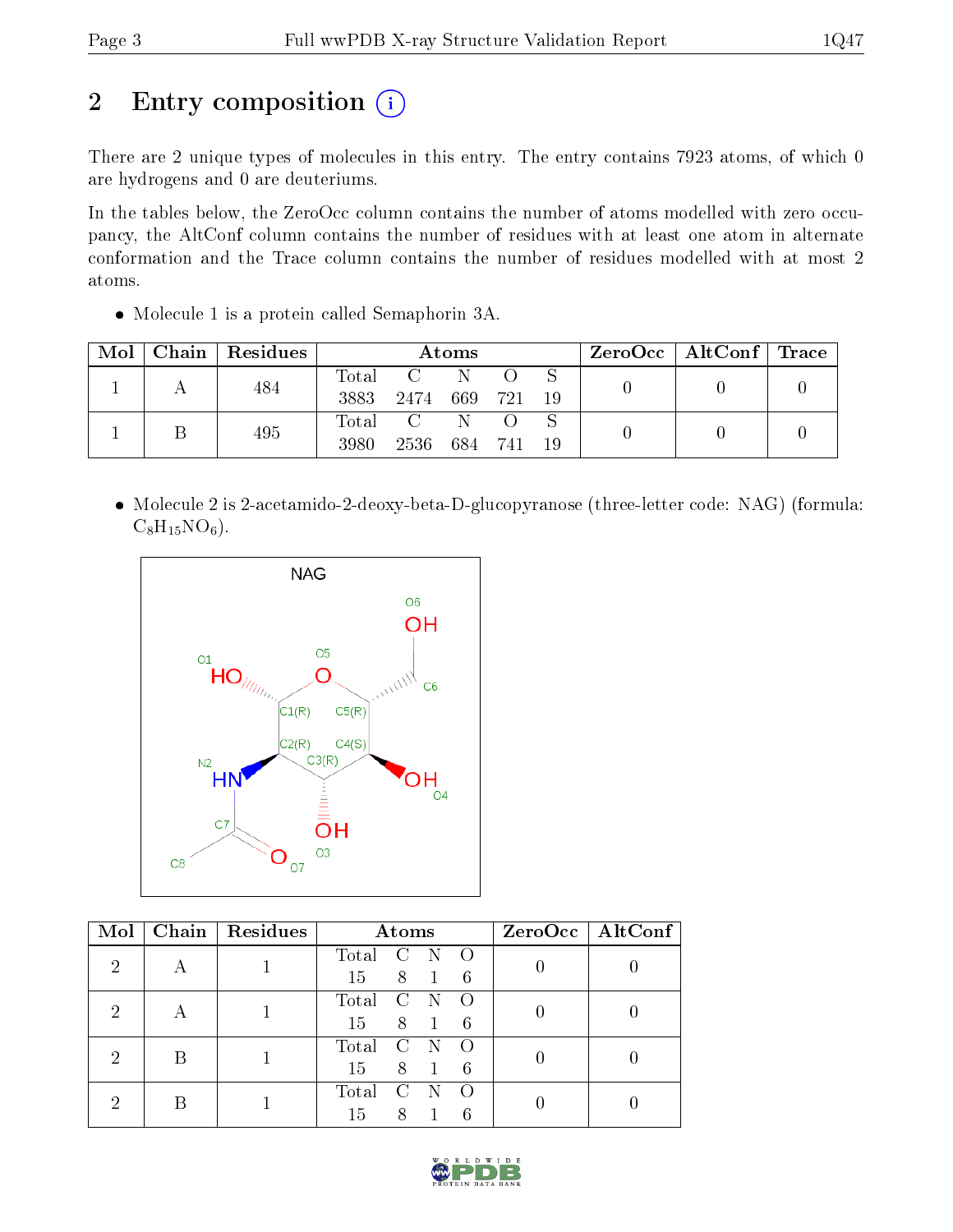# 3 Residue-property plots  $(i)$

These plots are drawn for all protein, RNA, DNA and oligosaccharide chains in the entry. The first graphic for a chain summarises the proportions of the various outlier classes displayed in the second graphic. The second graphic shows the sequence view annotated by issues in geometry. Residues are color-coded according to the number of geometric quality criteria for which they contain at least one outlier: green  $= 0$ , yellow  $= 1$ , orange  $= 2$  and red  $= 3$  or more. Stretches of 2 or more consecutive residues without any outlier are shown as a green connector. Residues present in the sample, but not in the model, are shown in grey.

Note EDS was not executed.

• Molecule 1: Semaphorin 3A



• Molecule 1: Semaphorin 3A



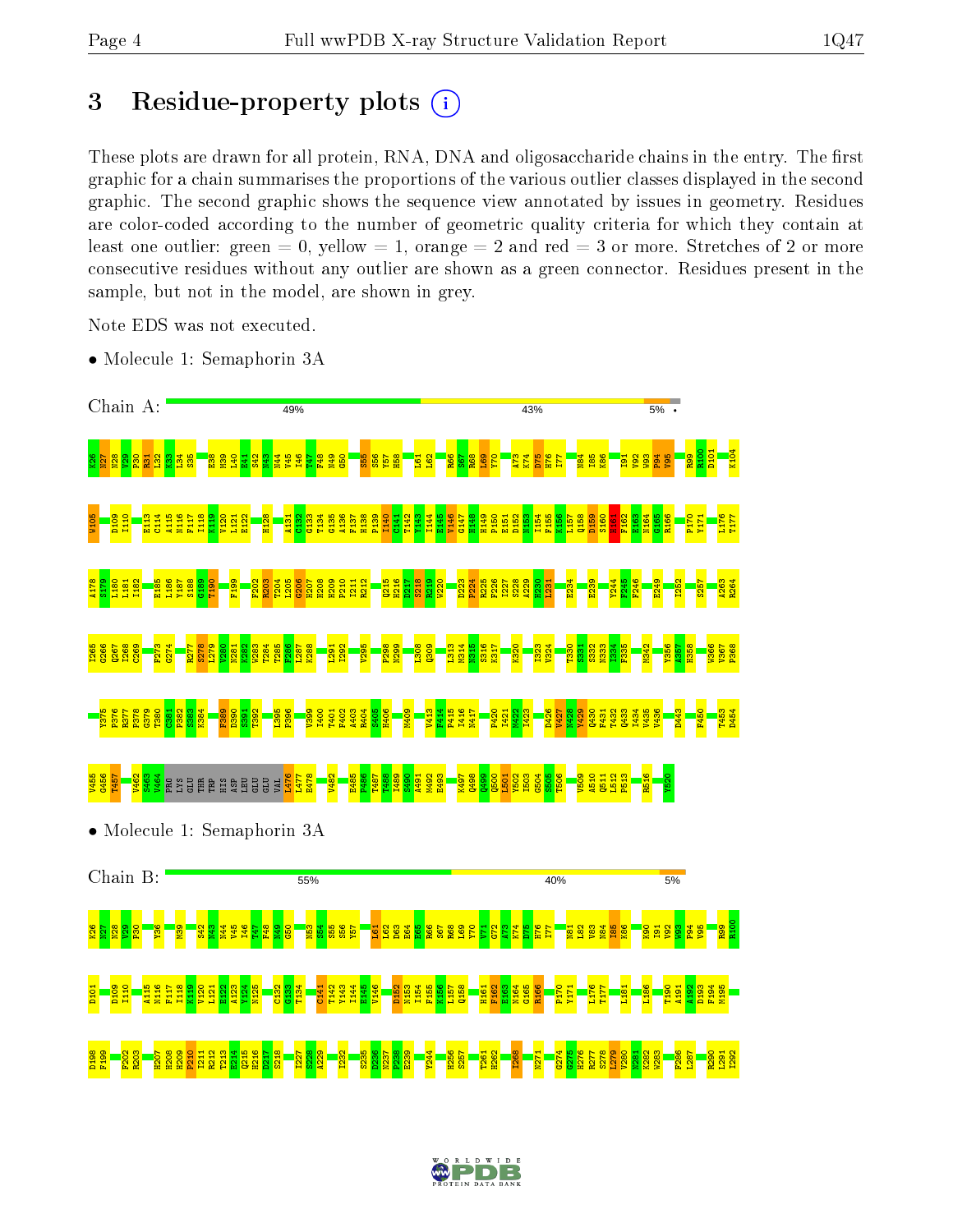# C293 S294 P298 N299 D302 T303 H304 F305 D306 E307 L308 L313 M314 K320 V324 T329 T330 S331 S332 N333 I334 F335 A339 M342 M345 S346 D347 V348 R349 R350 H358 R359 D360 G361 W366 V367 P368 Y369 R372 V373 P374 Y375 P376 G379 P382 S383 F386 G387 G388 F389 D390 S391 T392 K393 D394 L395 P396 D397 D398 V399 I400 T401 F402 A403 R404 S405 H406 P407 A408 M409 V413 F414 P415 I416 N417 N418 I421 M422 T425 D426 V427 N428 Y429 T432 Q433 I434 V435 V436 D437 A441 E442 D443 G444 V448 M449 F450 T453 D454 25 <mark>86 T47 B466 W460 T470 T480 S468 W469 T480 P480 P480 A492 S490 A491 A491 R48</mark><br><mark>890 T49 T496 S50 S490 L501 P50 Q500 R501 S500 S500 S506 S506 Q500 S506 L512 P506 E493 Q50</mark>

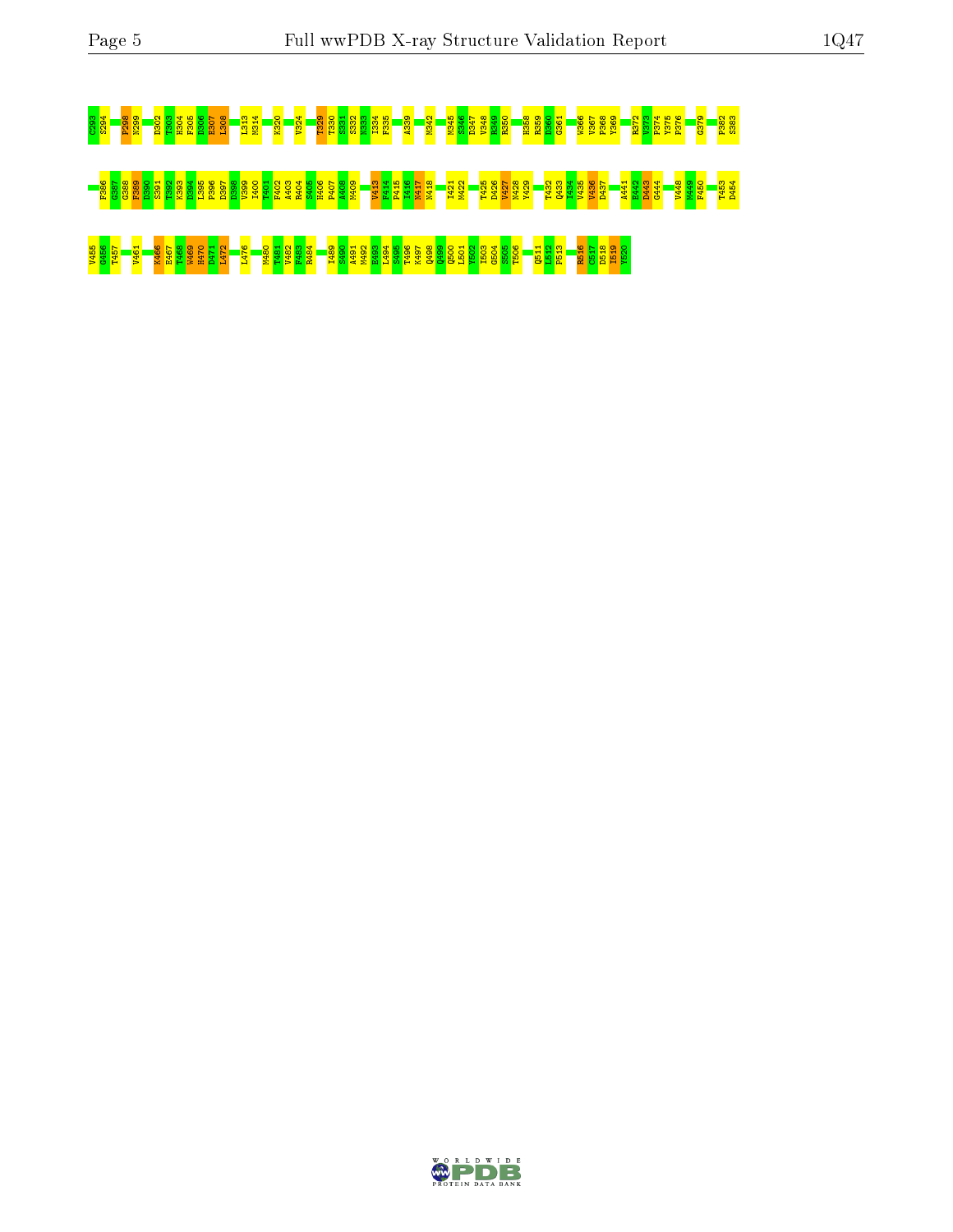# 4 Data and refinement statistics  $(i)$

Xtriage (Phenix) and EDS were not executed - this section is therefore incomplete.

| Property                               | Value                                              | Source    |  |
|----------------------------------------|----------------------------------------------------|-----------|--|
| Space group                            | C <sub>1</sub> 2 <sub>1</sub>                      | Depositor |  |
| Cell constants                         | $59.73\text{\AA}$<br>218.79Å<br>122.72Å            | Depositor |  |
| a, b, c, $\alpha$ , $\beta$ , $\gamma$ | $109.01^{\circ}$<br>$90.00^\circ$<br>$90.00^\circ$ |           |  |
| Resolution (A)                         | 20.00<br>- 2.80                                    | Depositor |  |
| % Data completeness                    | (Not available) $(20.00-2.80)$                     | Depositor |  |
| (in resolution range)                  |                                                    |           |  |
| $\mathrm{R}_{merge}$                   | (Not available)                                    | Depositor |  |
| $\mathrm{R}_{sym}$                     | (Not available)                                    | Depositor |  |
| Refinement program                     | CNS 1.0                                            | Depositor |  |
| $R, R_{free}$                          | 0.249<br>0.294                                     | Depositor |  |
| Estimated twinning fraction            | No twinning to report.                             | Xtriage   |  |
| Total number of atoms                  | 7923                                               | wwPDB-VP  |  |
| Average B, all atoms $(A^2)$           | 45.0                                               | wwPDB-VP  |  |

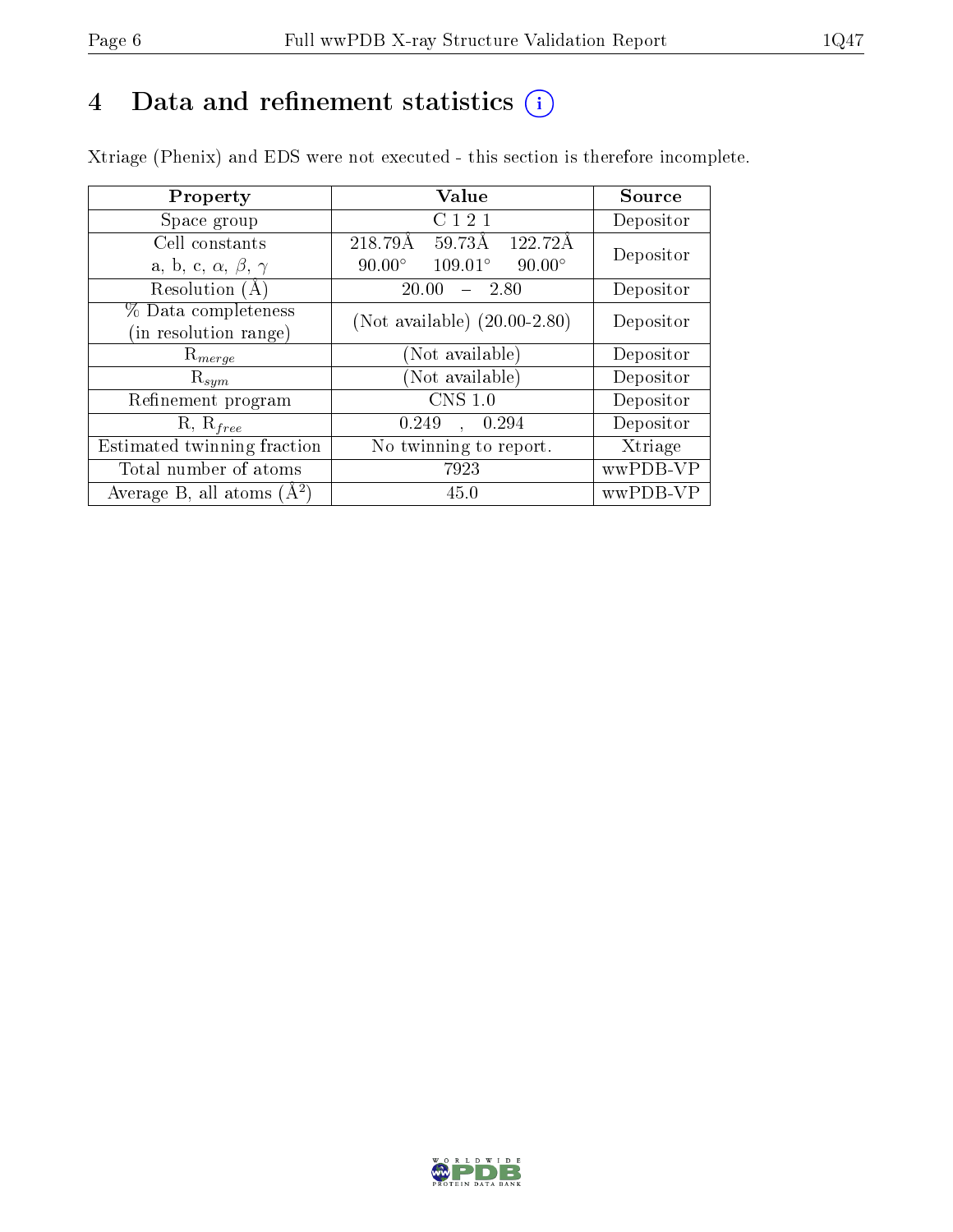# 5 Model quality  $(i)$

# 5.1 Standard geometry  $(i)$

Bond lengths and bond angles in the following residue types are not validated in this section: NAG

The Z score for a bond length (or angle) is the number of standard deviations the observed value is removed from the expected value. A bond length (or angle) with  $|Z| > 5$  is considered an outlier worth inspection. RMSZ is the root-mean-square of all Z scores of the bond lengths (or angles).

| Mol | Chain |             | Bond lengths | Bond angles |             |  |
|-----|-------|-------------|--------------|-------------|-------------|--|
|     |       | <b>RMSZ</b> | $\# Z  > 5$  | RMSZ        | $\ Z\  > 5$ |  |
|     |       | 0.53        | 0/3989       | 0.72        | 0/5411      |  |
|     | R     | 0.48        | 0/4091       | 0.65        | 0/5553      |  |
| AH  | Αll   | 0.50        | 0/8080       | 0.69        | 10964       |  |

Chiral center outliers are detected by calculating the chiral volume of a chiral center and verifying if the center is modelled as a planar moiety or with the opposite hand.A planarity outlier is detected by checking planarity of atoms in a peptide group, atoms in a mainchain group or atoms of a sidechain that are expected to be planar.

|  | Mol   Chain   $\#\text{Chirality outliers}$   $\#\text{Planarity outliers}$ |  |
|--|-----------------------------------------------------------------------------|--|
|  |                                                                             |  |
|  |                                                                             |  |
|  |                                                                             |  |

There are no bond length outliers.

There are no bond angle outliers.

There are no chirality outliers.

All (3) planarity outliers are listed below:

| Mol | Chain | Res | Type | Group     |
|-----|-------|-----|------|-----------|
|     |       | 429 | TYR. | Sidechain |
|     |       | .57 | 'TYR | Sidechain |
|     |       | 375 |      | Sidechain |

## $5.2$  Too-close contacts  $(i)$

In the following table, the Non-H and H(model) columns list the number of non-hydrogen atoms and hydrogen atoms in the chain respectively. The H(added) column lists the number of hydrogen atoms added and optimized by MolProbity. The Clashes column lists the number of clashes within

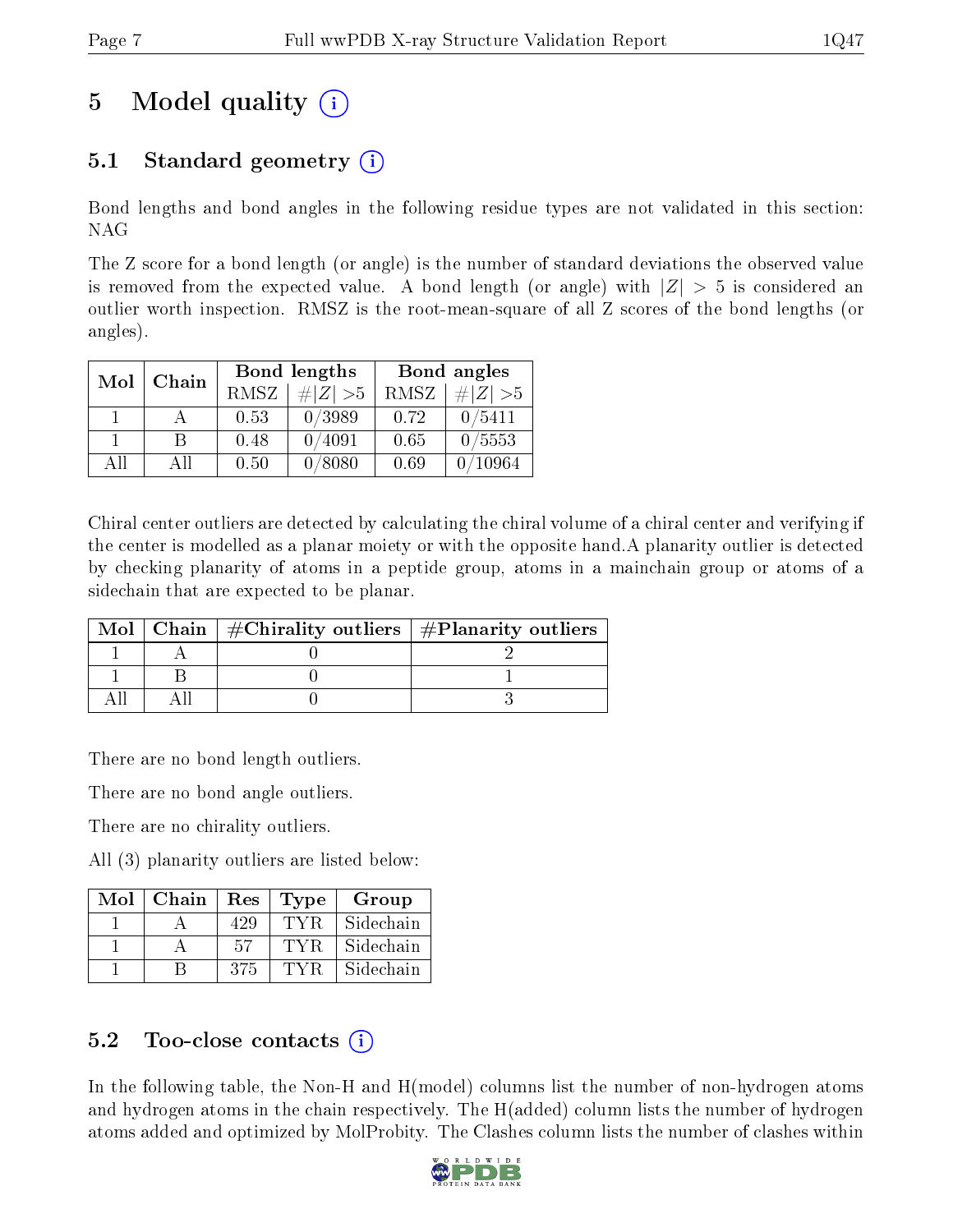| Mol | $ $ Chain $ $ |      | $\mid$ Non-H $\mid$ H(model) $\mid$ H(added) |      |     | $Clashes$   Symm-Clashes |
|-----|---------------|------|----------------------------------------------|------|-----|--------------------------|
|     |               | 3883 |                                              | 3745 | 226 |                          |
|     |               | 3980 |                                              | 3835 | 213 |                          |
|     |               | 30   |                                              | 97   |     |                          |
|     |               | 30   |                                              | 27   |     |                          |
|     |               | 7923 |                                              | 7634 | 434 |                          |

the asymmetric unit, whereas Symm-Clashes lists symmetry related clashes.

The all-atom clashscore is defined as the number of clashes found per 1000 atoms (including hydrogen atoms). The all-atom clashscore for this structure is 28.

All (434) close contacts within the same asymmetric unit are listed below, sorted by their clash magnitude.

| Atom-1               | Atom-2                       | Interatomic    | Clash         |
|----------------------|------------------------------|----------------|---------------|
|                      |                              | distance $(A)$ | overlap $(A)$ |
| 1:B:279:LEU:HD21     | $1:B:404:ARG:\overline{HD3}$ | 1.41           | 1.02          |
| 1: A:287:LEU:HD22    | 1: A:409:MET:CE              | 1.91           | 0.99          |
| 1:A:273:PHE:H        | 1: A:392:THR:HG21            | 1.24           | 0.99          |
| 1:B:53:ASN:ND2       | 2:B:600:NAG:O7               | 2.01           | 0.93          |
| 1: A:287:LEU:HD22    | 1: A:409:MET:HE1             | 1.55           | 0.88          |
| 1:B:190:THR:HG22     | 1:B:191:ALA:H                | 1.36           | 0.88          |
| 1:B:116:ASN:HA       | 1:B:134:THR:O                | 1.77           | 0.84          |
| 1: A: 128: HIS: HB2  | 2:A:601:NAG:H82              | 1.59           | 0.83          |
| 1:B:427:VAL:HG13     | 1:B:429:TYR:H                | 1.43           | 0.83          |
| 1: A:32: LEU: HD22   | 1:A:34:LEU:HD21              | 1.61           | 0.82          |
| 1: A:94: PRO:O       | 1: A:95: VAL:HB              | 1.77           | 0.81          |
| 1:B:367:VAL:HG22     | 1:B:368:PRO:HD2              | 1.63           | 0.80          |
| 1:A:44:ASN:OD1       | 1: A:516: ARG:HG3            | 1.81           | 0.80          |
| 1: A:489: ILE: HG23  | 1:A:503:ILE:HG23             | 1.64           | 0.80          |
| 1:B:92:VAL:HG12      | 1:B:94:PRO:HD3               | 1.66           | 0.78          |
| 1:A:273:PHE:N        | 1:A:392:THR:HG21             | 1.99           | 0.78          |
| 1:B:278:SER:HB3      | 1:B:400:ILE:HG21             | 1.66           | 0.78          |
| 1: A:269:CYS:SG      | 1: A:285:THR:HG21            | 2.23           | 0.78          |
| 1:A:152:ASP:HB2      | 1: A: 154: ILE: HD11         | 1.65           | 0.77          |
| 1:B:237:ASN:HD21     | 1:B:239:GLU:HB3              | 1.47           | 0.77          |
| 1:B:237:ASN:ND2      | 1:B:239:GLU:HB3              | 1.99           | 0.77          |
| 1:B:453:THR:HG22     | 1:B:455:VAL:H                | 1.47           | 0.77          |
| 1: A:215: GLN: HE21  | 1:A:216:HIS:CD2              | 2.03           | 0.77          |
| 1:B:395:LEU:HD22     | 1:B:399:VAL:HG21             | 1.65           | 0.77          |
| 1:A:285:THR:HG22     | 1:A:285:THR:O                | 1.84           | 0.77          |
| 1:B:516:ARG:NE       | 1:B:519:ILE:HG13             | 1.99           | 0.76          |
| 1:B:287:LEU:HD22     | 1:B:409:MET:HE1              | 1.68           | 0.76          |
| 1: A: 453: THR: HG21 | 1:A:455:VAL:HG12             | 1.66           | 0.76          |

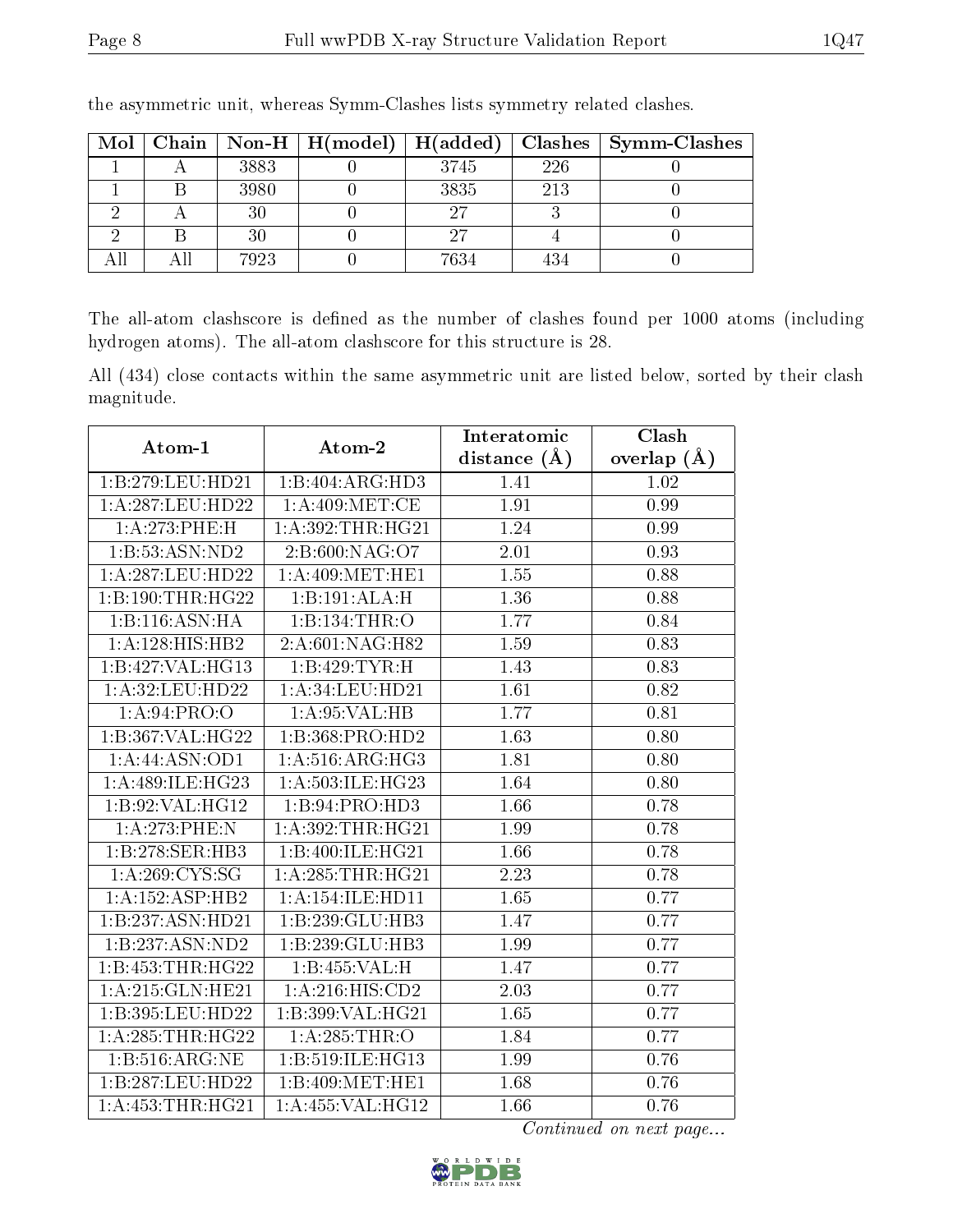| Commaca jibin previous page |                                   | $\overline{\text{Clash}}$<br>Interatomic |               |  |  |
|-----------------------------|-----------------------------------|------------------------------------------|---------------|--|--|
| Atom-1                      | Atom-2                            | distance $(A)$                           | overlap $(A)$ |  |  |
| 1:A:287:LEU:HB3             | 1: A:409:MET:HE3                  | 1.68                                     | 0.75          |  |  |
| 1: A: 453: THR: CG2         | 1:A:455:VAL:HG12                  | 2.17                                     | 0.75          |  |  |
| 1:A:402:PHE:O               | 1:A:403:ALA:HB3                   | 1.86                                     | 0.74          |  |  |
| 1:B:203:ARG:HE              | 1:B:211:ILE:HD13                  | 1.53                                     | 0.73          |  |  |
| 1:B:367:VAL:CG2             | 1:B:368:PRO:HD2                   | 2.19                                     | 0.73          |  |  |
| 1:A:501:LEU:HD22            | 1: A:503: ILE: CD1                | 2.19                                     | 0.73          |  |  |
| 1: A:170: PRO:HD3           | 1: A:190:THR:HG21                 | 1.71                                     | 0.72          |  |  |
| 1:A:273:PHE:H               | 1: A:392:THR:CG2                  | 2.01                                     | 0.72          |  |  |
| 1: A: 453: THR: HG22        | 1: A: 455: VAL:H                  | 1.54                                     | 0.72          |  |  |
| 1: A: 186: LEU: HB2         | 1:A:205:LEU:HD22                  | 1.71                                     | 0.72          |  |  |
| 1:B:469:TRP:O               | 1:B:470:HIS:HB2                   | 1.88                                     | 0.71          |  |  |
| 1:B:90:LYS:HE3              | 2: B:600:NAG: H5                  | 1.72                                     | 0.71          |  |  |
| 1:A:498:GLN:O               | 1: A:500: GLN: HG2                | 1.90                                     | 0.71          |  |  |
| 1:B:82:LEU:HD13             | 1:B:498:GLN:HG3                   | 1.71                                     | 0.71          |  |  |
| 1:B:342:MET:SD              | 1:B:421:ILE:HD13                  | 2.31                                     | 0.70          |  |  |
| 1:B:345:MET:HA              | 1:B:348:VAL:HG22                  | 1.73                                     | 0.70          |  |  |
| 1:A:295:VAL:HG11            | 1:B:334:ILE:HD11                  | 1.74                                     | 0.69          |  |  |
| 1: A:116: ASN: HA           | 1:A:134:THR:O                     | 1.91                                     | 0.69          |  |  |
| 1:B:209:HIS:HD2             | 1:B:210:PRO:HD2                   | 1.56                                     | 0.69          |  |  |
| 1:B:68:ARG:HE               | 1:B:81:ASN:HA                     | 1.57                                     | 0.69          |  |  |
| 1: A: 330: THR: HG22        | 1:A:332:SER:H                     | 1.57                                     | 0.69          |  |  |
| 1:B:433:GLN:NE2             | 1:B:491:ALA:HA                    | 2.07                                     | 0.69          |  |  |
| $1: A:226:$ PHE:O           | 1:A:227:ILE:HD12                  | 1.93                                     | 0.68          |  |  |
| 1:B:203:ARG:NE              | 1:B:211:ILE:HD13                  | 2.08                                     | 0.68          |  |  |
| 1: A:30: PRO:HG3            | $1:$ A:476:LEU:HD13               | 1.76                                     | 0.68          |  |  |
| 1:A:420:PRO:H <sub>G3</sub> | 1:A:423:ILE:HD11                  | 1.76                                     | 0.68          |  |  |
| 1:A:274:GLY:O               | 1: A:392:THR:HG23                 | 1.94                                     | 0.67          |  |  |
| 1:A:433:GLN:HB2             | 1: A:492:MET:HE3                  | 1.76                                     | 0.67          |  |  |
| 1:B:235:SER:HA              | 1:B:320:LYS:HD3                   | 1.76                                     | 0.67          |  |  |
| 1:B:404:ARG:HG2             | 1:B:404:ARG:HH11                  | 1.58                                     | 0.67          |  |  |
| 1: A:516: ARG: HA           | 1: A:516: ARG: NE                 | 2.10                                     | 0.67          |  |  |
| 1:B:276:HIS:HB2             | 1:B:393:LYS:O                     | 1.95                                     | 0.67          |  |  |
| 1:B:406:HIS:N               | 1:B:407:PRO:HD3                   | 2.10                                     | 0.66          |  |  |
| 1: A:502:TYR:C              | 1:A:503:ILE:HD12                  | 2.16                                     | 0.66          |  |  |
| 1: A:95: VAL:HG23           | 1:A:116:ASN:HB2                   | 1.78                                     | 0.66          |  |  |
| $1:B:432:\overline{THR:O}$  | 1:B:433:GLN:HG2                   | 1.96                                     | 0.66          |  |  |
| 1: A:180: LEU: HD11         | 1:A:182:ILE:HD13                  | 1.78                                     | 0.65          |  |  |
| 1:B:164:ASN:HD21            | 1:B:166:ARG:HB2                   | 1.62                                     | 0.65          |  |  |
| 1:B:190:THR:HG22            | 1:B:191:ALA:N                     | 2.10                                     | 0.65          |  |  |
| 1: A:56: SER: HA            | 1: A:506:THR:HG22                 | 1.77                                     | 0.64          |  |  |
| 1:B:330:THR:HG22            | $1:B:332:\overline{\text{SER:H}}$ | 1.60                                     | 0.64          |  |  |

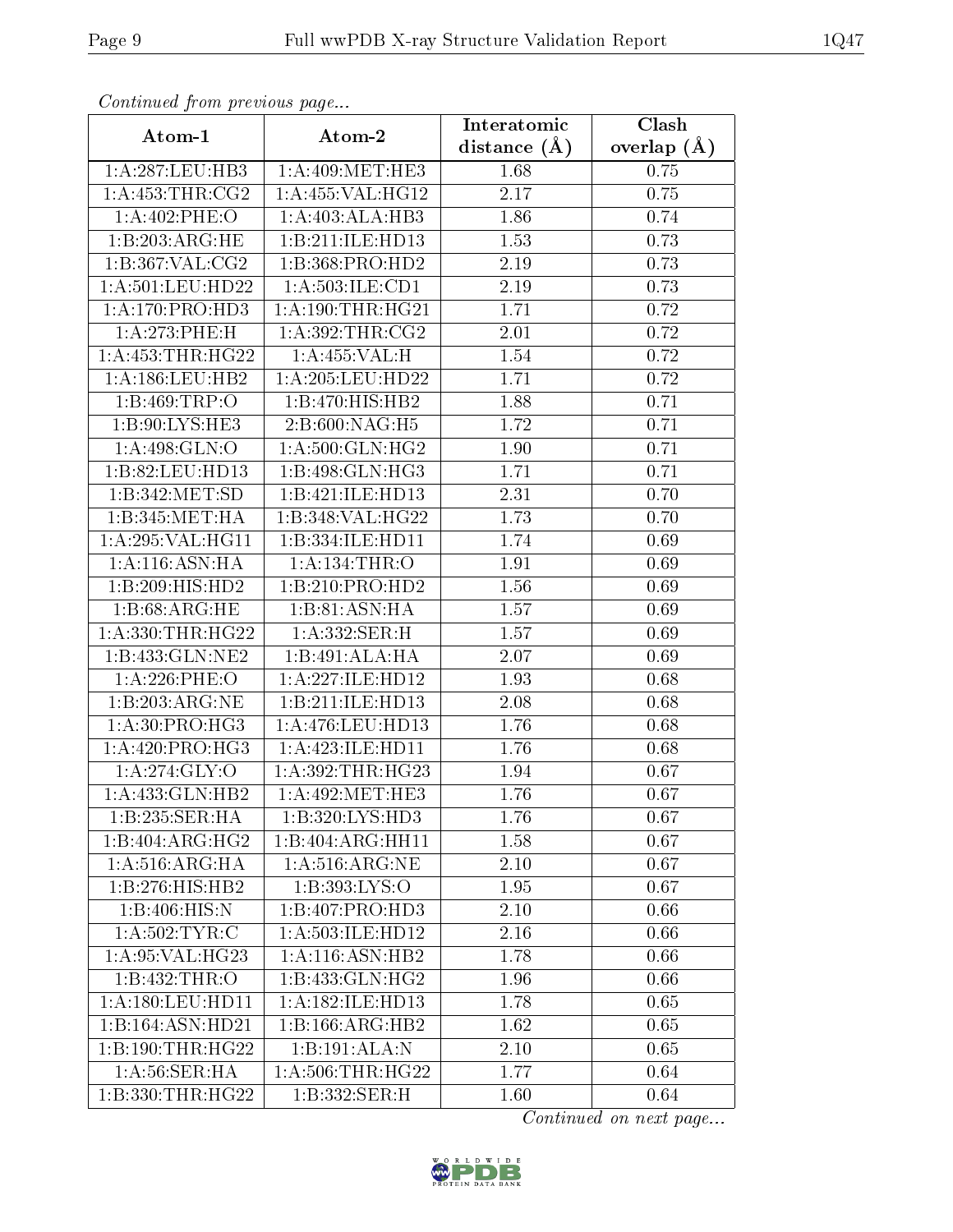| Commaca jibin previous page  |                                      | Interatomic    | Clash         |
|------------------------------|--------------------------------------|----------------|---------------|
| Atom-1                       | Atom-2                               | distance $(A)$ | overlap $(A)$ |
| 1: A:317: LYS: HE2           | 1: A:317: LYS: HA                    | 1.79           | 0.64          |
| 1:B:134:THR:HG22             | 1:B:170:PRO:O                        | 1.96           | 0.64          |
| 1:B:125:ASN:HB3              | 2: B:601: NAG:HN2                    | 1.61           | 0.64          |
| 1:A:404:ARG:HH11             | 1:A:404:ARG:HG2                      | 1.62           | 0.64          |
| 1:A:48:PHE:CE2               | 1: A:50: GLY: HA2                    | 2.33           | 0.64          |
| 1:B:404:ARG:HG2              | 1:B:404:ARG:NH1                      | 2.13           | 0.63          |
| 1:A:287:LEU:HD22             | 1: A:409:MET:HE2                     | 1.79           | 0.63          |
| 1: A:85: ILE:HG12            | 1:A:511:GLN:HE21                     | 1.63           | 0.63          |
| 1: B:227: ILE: HG13          | 1:B:308:LEU:CD1                      | 2.29           | 0.63          |
| 1:A:203:ARG:NH2              | 1: A:273: PHE:CE2                    | 2.65           | 0.63          |
| 1: A:218: SER: HB2           | 1:A:252:ILE:HD11                     | 1.80           | 0.63          |
| 1:A:249:GLU:OE2              | 1:A:264:ARG:CD                       | 2.47           | $0.62\,$      |
| 1:B:152:ASP:O                | 1:B:154:ILE:HG13                     | 1.99           | $0.62\,$      |
| 1: A:396: PRO:HG2            | 1: A:399: VAL:HG12                   | 1.81           | 0.62          |
| 1: A:85: ILE:H               | 1:A:511:GLN:HE22                     | 1.45           | $0.62\,$      |
| 1:A:209:HIS:HD2              | 1: A:210: PRO:O                      | 1.82           | 0.62          |
| 1:A:164:ASN:HD22             | 1:A:166:ARG:H                        | 1.47           | 0.62          |
| 1: A:85: ILE:H               | 1: A:511: GLN: NE2                   | 1.99           | 0.61          |
| 1: A: 164: ASN: ND2          | 1:A:166:ARG:H                        | 1.98           | 0.61          |
| 1:A:154:ILE:H                | $1:$ A:154:ILE:HD12                  | 1.65           | 0.61          |
| 1: A:285:THR:HG23            | 1: A:379: GLY:HA2                    | 1.82           | 0.61          |
| 1:B:42:SER:HB2               | 1: B:516: ARG: HH21                  | 1.64           | 0.61          |
| 1:B:227:ILE:HGI3             | 1:B:308:LEU:HD13                     | 1.82           | 0.61          |
| 1:A:268:ILE:HD13             | 1:A:283:TRP:CD2                      | 2.35           | 0.61          |
| 1:A:427:VAL:HG21             | 1: A:429: TYR:OH                     | 2.00           | 0.61          |
| 1:B:181:LEU:HD12             | 1:B:186:LEU:HD23                     | 1.82           | 0.60          |
| 1:B:427:VAL:CG1              | 1:B:429:TYR:H                        | 2.13           | 0.60          |
| 1: A: 105: TRP: HA           | $1:$ A:105:TRP:CE3                   | 2.36           | 0.60          |
| $1: A:313:$ LEU:HD22         | 1: A:324: VAL:HG22                   | 1.83           | 0.60          |
| 1:A:118:ILE:HD12             | 1:A:118:ILE:N                        | 2.16           | 0.60          |
| 1:B:292:ILE:O                | 1:B:415:PRO:HD3                      | 2.00           | 0.60          |
| 1:B:44:ASN:HD21              | 1:B:516:ARG:NE                       | 1.99           | 0.60          |
| $1:A:128:\overline{HIS:HB2}$ | 2:A:601:NAG:C8                       | 2.29           | 0.59          |
| 1:A:154:ILE:HD12             | 1: A:154: ILE:N                      | 2.17           | 0.59          |
| $1:A:226:$ PHE:C             | 1:A:227:ILE:HD12                     | 2.22           | 0.59          |
| 1:A:501:LEU:HD22             | 1:A:503:ILE:HD11                     | 1.84           | 0.59          |
| 1:B:95:VAL:HG21              | 1:B:99:ARG:HG2                       | 1.84           | 0.59          |
| 1: A:66: ARG: HA             | $1:A:150:\overline{\mathrm{PRO:CB}}$ | 2.32           | 0.59          |
| 1:B:166:ARG:HD2              | 1:B:171:TYR:OH                       | 2.02           | 0.59          |
| 1:B:170:PRO:HB3              | 1: B: 190: THR: CG2                  | 2.33           | 0.59          |
| 1: A: 135: GLY: H            | 1: A: 139: PRO: HA                   | 1.68           | 0.59          |

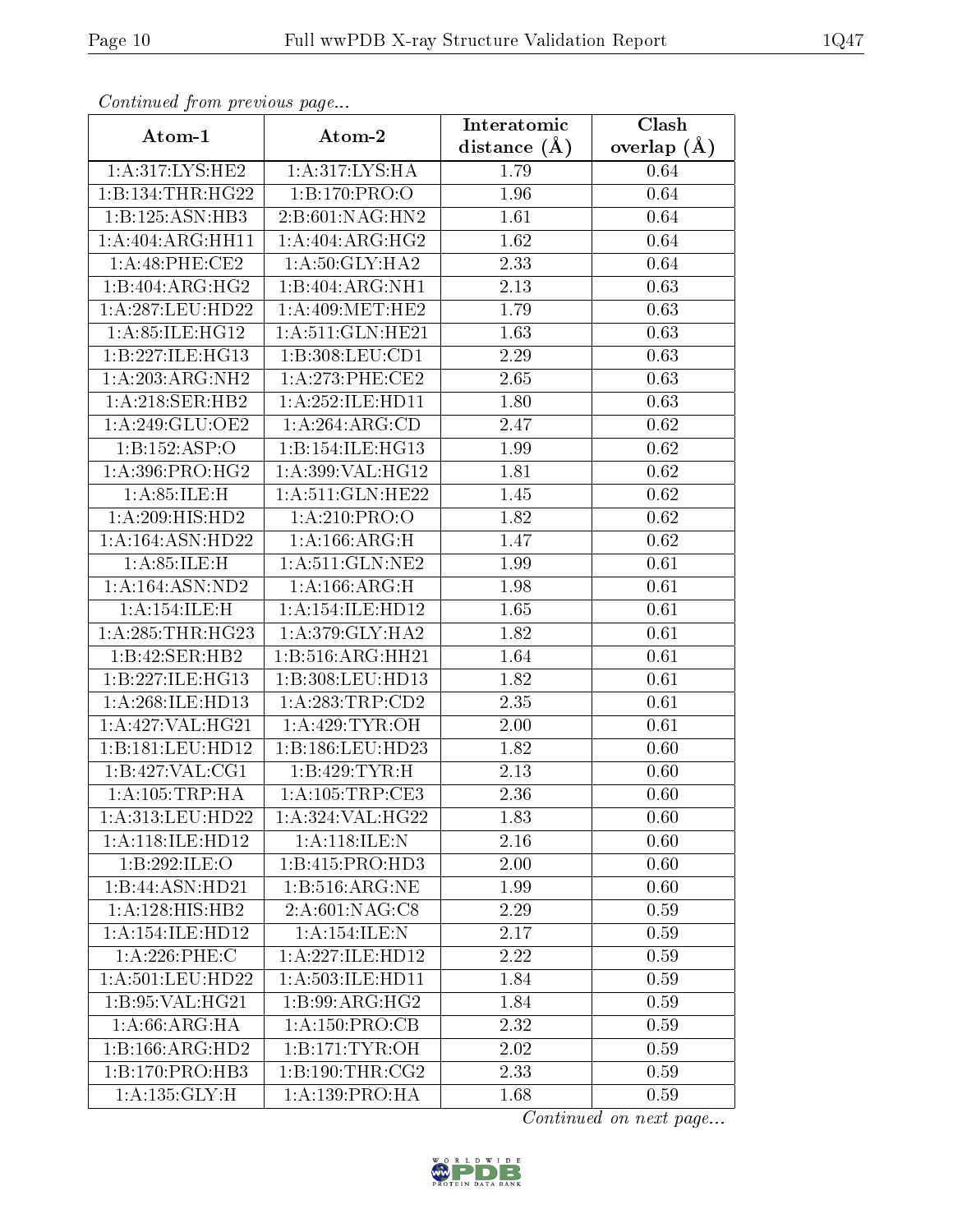| Continuea from previous page |                     | Interatomic       | Clash         |  |
|------------------------------|---------------------|-------------------|---------------|--|
| Atom-1                       | Atom-2              | distance $(\AA)$  | overlap $(A)$ |  |
| 1:A:176:LEU:O                | 1: A:190:THR:HG23   | 2.03              | 0.59          |  |
| 1:A:367:VAL:HG13             | 1:A:368:PRO:HD2     | 1.85              | 0.59          |  |
| 1: A: 453: THR: HG22         | 1:A:455:VAL:N       | 2.15              | 0.59          |  |
| 1:A:48:PHE:CZ                | 1: A:50: GLY: HA2   | 2.37              | 0.59          |  |
| $1:A:209:\overline{HIS:CD2}$ | 1: A:210: PRO:O     | 2.56              | 0.59          |  |
| 1: A:46: ILE: O              | 1:A:85:ILE:HD11     | 2.03              | 0.59          |  |
| 1:B:198:ASP:OD1              | 1:B:212:ARG:NH2     | 2.36              | 0.59          |  |
| 1:A:186:LEU:O                | 1:A:203:ARG:HA      | 2.04              | 0.58          |  |
| 1:A:493:GLU:O                | 1:A:501:LEU:HD23    | 2.04              | 0.58          |  |
| 1: A:66: ARG: HA             | 1:A:150:PRO:HB3     | 1.84              | 0.58          |  |
| 1:B:382:PRO:HA               | 1:B:389:PHE:CZ      | 2.39              | 0.58          |  |
| 1:A:178:ALA:O                | 1:A:188:SER:HA      | $\overline{2}.03$ | 0.58          |  |
| 1:B:211:ILE:N                | 1:B:211:ILE:HD12    | $2.19\,$          | 0.58          |  |
| 1: A:70: TYR:OH              | 1:A:146:VAL:HG21    | 2.04              | 0.58          |  |
| 1:B:66:ARG:HD3               | 1:B:146:VAL:HG11    | 1.85              | 0.58          |  |
| 1:B:232:ILE:HD12             | 1:B:244:TYR:CD1     | 2.39              | 0.58          |  |
| 1:A:249:GLU:OE2              | 1:A:264:ARG:HD2     | 2.02              | 0.57          |  |
| 1:A:404:ARG:NH1              | 1:A:404:ARG:HG2     | 2.18              | 0.57          |  |
| 1:A:227:ILE:O                | 1:A:228:SER:HB3     | 2.04              | 0.57          |  |
| 1:A:120:VAL:O                | 1:A:131:ALA:HA      | 2.04              | 0.57          |  |
| 1:A:435:VAL:HG23             | 1: A: 450: PHE: HB2 | 1.87              | 0.57          |  |
| 1:A:140:ILE:H                | 1: A:140: ILE: HD13 | 1.68              | 0.57          |  |
| 1:B:472:LEU:H                | 1:B:472:LEU:HD23    | 1.69              | 0.57          |  |
| 1:B:433:GLN:HE21             | 1:B:491:ALA:HA      | 1.68              | 0.57          |  |
| 1:A:501:LEU:HD22             | 1:A:503:ILE:HD12    | 1.86              | 0.57          |  |
| 1:B:472:LEU:H                | 1:B:472:LEU:CD2     | 2.17              | 0.57          |  |
| 1:B:291:LEU:HD23             | 1:B:413:VAL:HG13    | 1.86              | 0.56          |  |
| 1:A:309:GLN:HA               | 1:A:309:GLN:OE1     | 2.04              | 0.56          |  |
| 1: A:170: PRO:HD3            | 1: A:177:THR:OG1    | 2.05              | 0.56          |  |
| 1: A:187:TYR:CE2             | 1:A:203:ARG:HD3     | 2.40              | 0.56          |  |
| 1:A:104:LYS:HD2              | 1: A:110: ILE: HD11 | 1.87              | 0.56          |  |
| 1: A:378: PRO:HG3            | 1:A:399:VAL:HG23    | 1.88              | 0.56          |  |
| 1:B:469:TRP:O                | 1:B:470:HIS:CB      | 2.54              | 0.56          |  |
| $1:A:457$ : THR: H           | 1:A:489:ILE:HD11    | 1.70              | 0.56          |  |
| 1:B:84:ASN:OD1               | 1:B:86:LYS:HB2      | 2.06              | 0.56          |  |
| 1:A:265:ILE:HB               | 1:A:291:LEU:HD11    | 1.87              | 0.56          |  |
| 1:B:141:CYS:SG               | 1: B: 165: GLY: HA2 | 2.45              | 0.56          |  |
| 1:B:376:PRO:HG2              | 1:B:389:PHE:CZ      | 2.41              | 0.55          |  |
| 1:A:389:PHE:H                | 1: A: 389: PHE: HD2 | 1.53              | 0.55          |  |
| 1: A:285:THR:O               | 1: A:285:THR:CG2    | 2.52              | 0.55          |  |
| 1:B:307:GLU:HB2              | 1:B:329:THR:HG22    | 1.88              | 0.55          |  |

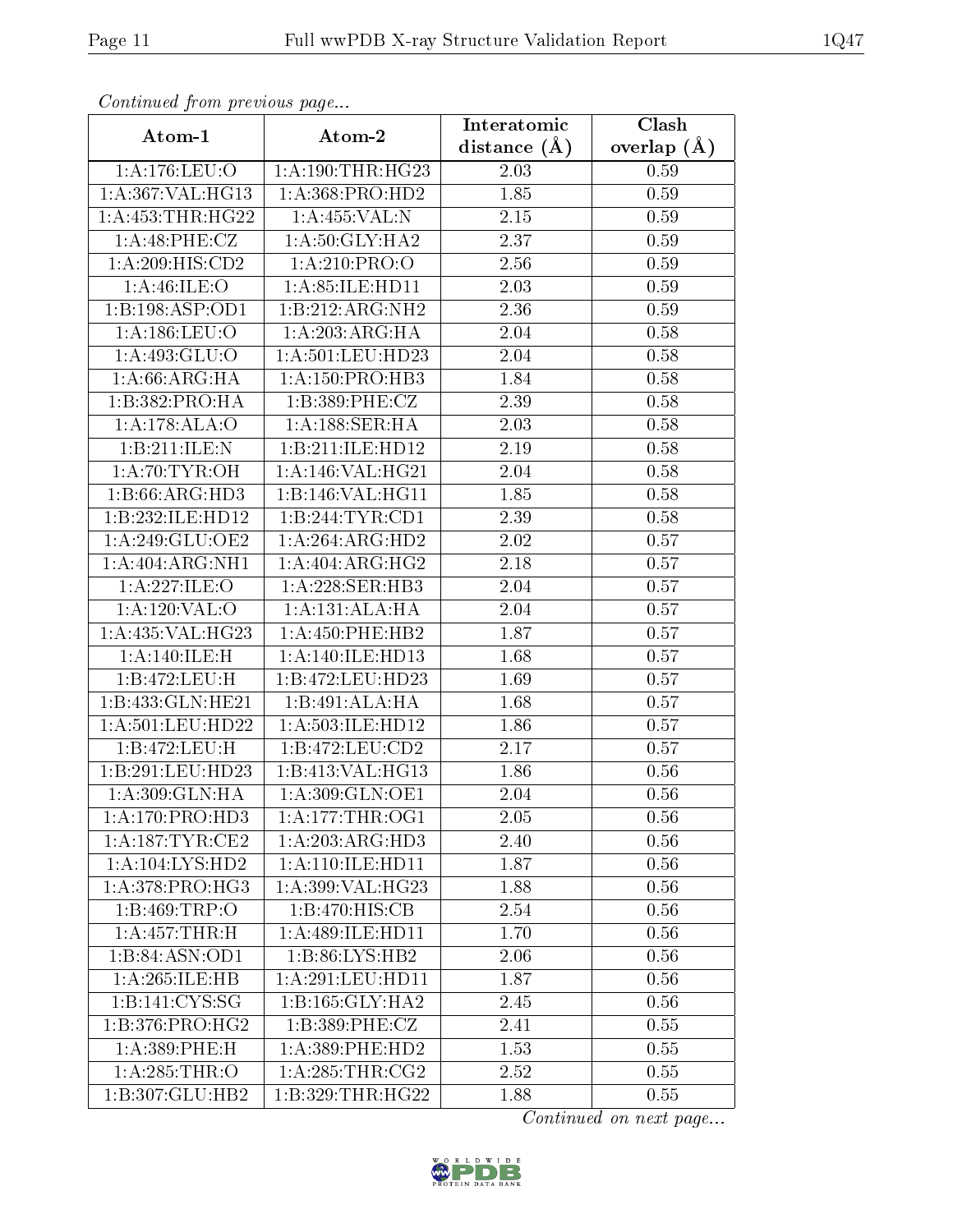| Continuea from previous page |                                      | Clash<br>Interatomic |               |  |
|------------------------------|--------------------------------------|----------------------|---------------|--|
| Atom-1                       | Atom-2                               | distance $(A)$       | overlap $(A)$ |  |
| 1:B:374:PRO:HB3              | 1:B:399:VAL:HG12                     | 1.88                 | 0.55          |  |
| 1:B:239:GLU:OE2              | 1:B:383:SER:HA                       | 2.06                 | 0.55          |  |
| 1:B:30:PRO:HA                | 1:B:476:LEU:HG                       | 1.89                 | 0.55          |  |
| 1:B:396:PRO:HD2              | 1:B:399:VAL:HG21                     | 1.88                 | 0.55          |  |
| 1: B:66: ARG:O               | 1: B:68: ARG: HG2                    | 2.07                 | 0.55          |  |
| $1:B:395:LEU:H\overline{B3}$ | 1:B:399:VAL:CG2                      | 2.36                 | 0.55          |  |
| 1:B:76:HIS:CE1               | 1:B:92:VAL:HG22                      | 2.42                 | 0.55          |  |
| 1: A:420: PRO:CG             | 1:A:423:ILE:HD11                     | 2.37                 | 0.54          |  |
| 1:A:426:ASP:N                | 1: A:426: ASP:OD2                    | 2.40                 | 0.54          |  |
| 1:A:249:GLU:OE2              | 1:A:264:ARG:HD3                      | 2.07                 | 0.54          |  |
| 1:A:32:LEU:HB2               | $1:A:478:GLU:H\overline{B3}$         | 1.89                 | 0.54          |  |
| 1:A:384:LYS:NZ               | $1:A:384:\overline{\text{LYS:HB3}}$  | 2.23                 | 0.54          |  |
| 1: A:93:TRP:CH2              | 1: A:142:THR:HG22                    | 2.43                 | 0.54          |  |
| 1:B:176:LEU:O                | 1: B: 190: THR: HG23                 | 2.07                 | 0.54          |  |
| 1:B:427:VAL:HG13             | 1:B:428:ASN:N                        | 2.23                 | 0.54          |  |
| 1: A:30: PRO:HG3             | 1: A:476:LEU:CD1                     | 2.37                 | 0.54          |  |
| 1:A:31:ARG:N                 | 1:A:31:ARG:HD2                       | 2.23                 | 0.54          |  |
| 1: A:401:THR:O               | 1:A:404:ARG:HB3                      | $2.07\,$             | 0.54          |  |
| 1: A:56: SER:CA              | 1: A:506:THR:HG22                    | 2.38                 | 0.54          |  |
| 1:A:45:VAL:HG11              | 1: A:482: VAL: HG13                  | 1.88                 | 0.53          |  |
| 1:B:186:LEU:O                | 1:B:203:ARG:HA                       | 2.08                 | 0.53          |  |
| 1:A:161:HIS:O                | 1:A:162:PHE:HB2                      | 2.08                 | 0.53          |  |
| 1:B:278:SER:O                | 1:B:280:VAL:N                        | 2.38                 | 0.53          |  |
| 1: A:279: LEU: HD12          | 1:A:400:ILE:HG23                     | 1.90                 | 0.53          |  |
| 1:B:359:ARG:NH2              | 1:B:366:TRP:NE1                      | 2.56                 | 0.53          |  |
| 1: A:218: SER: HB2           | 1: A:252: ILE: CD1                   | 2.39                 | 0.53          |  |
| 1:B:45:VAL:HG12              | 1:B:482:VAL:HG13                     | 1.90                 | 0.53          |  |
| 1:A:199:PHE:CZ               | $1:\!A:\!225:\!ARG:\!N\overline{H1}$ | 2.76                 | 0.53          |  |
| 1: A:267: GLN:O              | 1:A:268:ILE:HG13                     | 2.09                 | 0.53          |  |
| 1:A:427:VAL:HG13             | 1:A:429:TYR:CD2                      | 2.44                 | 0.53          |  |
| 1: A: 366: TRP: HB2          | 1:B:256:HIS:CE1                      | 2.44                 | 0.52          |  |
| 1: A: 333: ASN: HB2          | 1:B:298:PRO:HD2                      | 1.91                 | 0.52          |  |
| 1:B:395:LEU:HB3              | 1:B:399:VAL:HG21                     | 1.92                 | 0.52          |  |
| 1:B:279:LEU:CD2              | 1:B:404:ARG:HD3                      | 2.27                 | 0.52          |  |
| 1:A:402:PHE:O                | 1:A:403:ALA:CB                       | 2.52                 | 0.52          |  |
| 1:B:62:LEU:HD11              | 1:B:64:GLU:OE2                       | 2.08                 | 0.52          |  |
| 1:A:134:THR:HG23             | 1: A:171: TYR: O                     | 2.08                 | 0.52          |  |
| 1: A:503: ILE:N              | 1: A: 503: ILE: HD12                 | 2.25                 | 0.52          |  |
| 1:B:503:ILE:N                | 1:B:503:ILE:HD12                     | 2.25                 | 0.52          |  |
| 1: A:35: SER:OG              | 1:A:38:GLU:HG3                       | 2.09                 | 0.52          |  |
| 1: A:204:THR:O               | 1:A:205:LEU:HB2                      | 2.09                 | 0.52          |  |

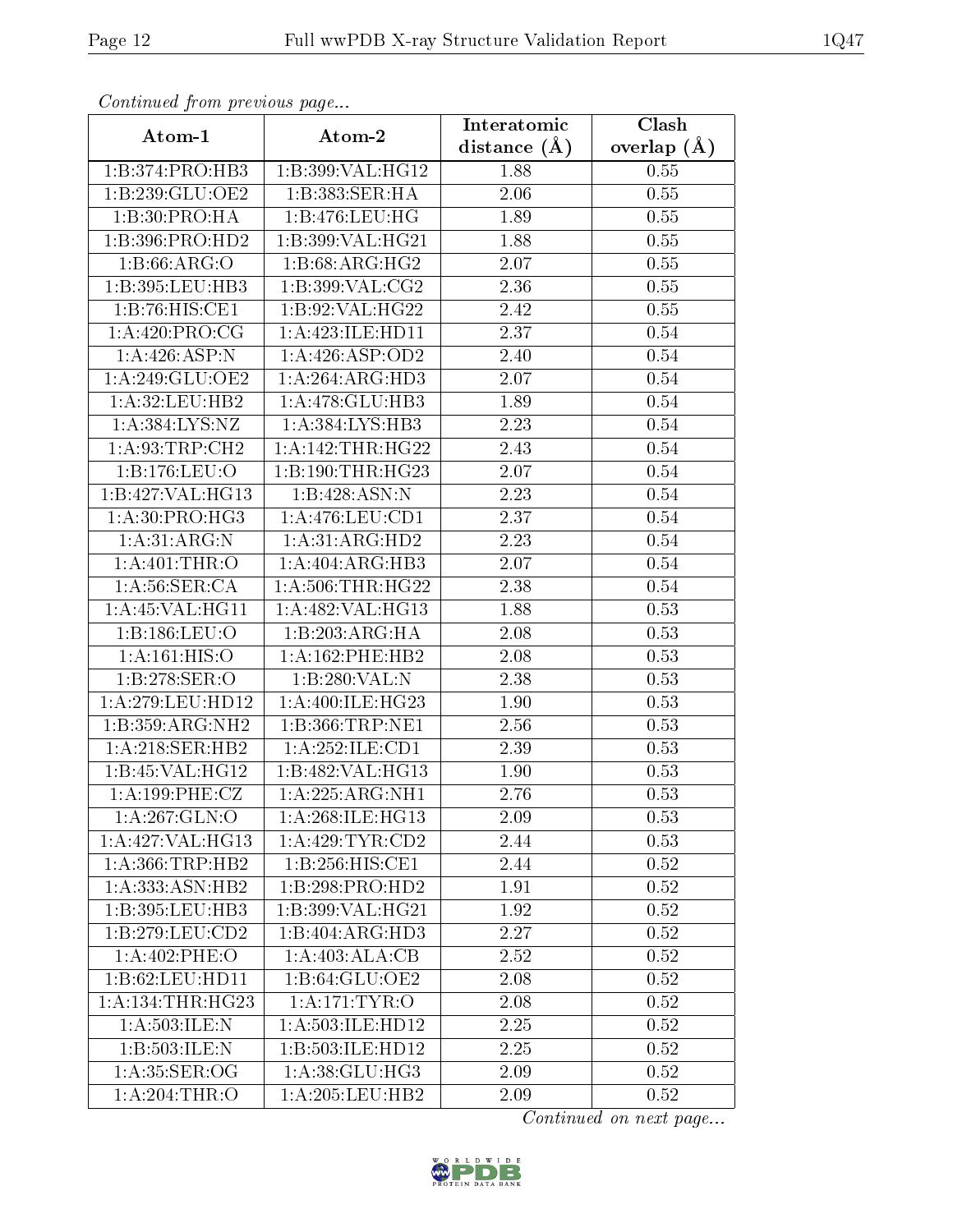| Continued from previous page          |                                 | Interatomic    | Clash         |
|---------------------------------------|---------------------------------|----------------|---------------|
| Atom-1                                | Atom-2                          | distance $(A)$ | overlap $(A)$ |
| 1:A:455:VAL:HG13                      | 1:A:455:VAL:O                   | 2.10           | 0.52          |
| 1:B:291:LEU:HD23                      | 1:B:413:VAL:CG1                 | 2.40           | 0.52          |
| 1: A: 335: PHE: HB3                   | 1:B:335:PHE:CD2                 | 2.45           | 0.51          |
| 1:B:402:PHE:O                         | 1:B:403:ALA:HB3                 | 2.09           | 0.51          |
| 1:B:46:ILE:N                          | 1:B:46:ILE:HD12                 | 2.26           | 0.51          |
| 1:B:48:PHE:CZ                         | 1:B:50:GLY:HA2                  | 2.45           | 0.51          |
| $1: A:39: \widehat{\mathrm{MET:HE3}}$ | 1:A:44:ASN:HB3                  | 1.90           | 0.51          |
| 1: A: 46: ILE: HB                     | 1:A:511:GLN:HB3                 | 1.91           | 0.51          |
| 1:B:198:ASP:CG                        | $1:B:212:A\overline{RG:HH22}$   | $2.14\,$       | 0.51          |
| 1:B:212:ARG:HG2                       | 1:B:213:THR:N                   | 2.24           | 0.51          |
| 1:B:489:ILE:HG23                      | 1:B:503:ILE:HG23                | 1.92           | 0.51          |
| 1: A:274: GLY:HA2                     | 1: A:284:THR:HG23               | 1.92           | 0.51          |
| 1:A:453:THR:H                         | 1:A:489:ILE:HD12                | 1.75           | 0.51          |
| 1: A:462: VAL: CG2                    | 1:A:477:LEU:HD11                | 2.41           | 0.51          |
| 1: A:66: ARG:O                        | 1: A:68: ARG: HG3               | 2.11           | 0.51          |
| 1:B:42:SER:HB2                        | 1:B:516:ARG:NH2                 | 2.26           | 0.51          |
| 1:B:466:LYS:O                         | 1:B:467:GLU:HG2                 | 2.11           | 0.51          |
| 1:A:149:HIS:C                         | 1: A: 151: GLU: H               | 2.13           | 0.51          |
| 1:B:402:PHE:C                         | 1:B:404:ARG:H                   | 2.14           | 0.51          |
| 1: A:234: GLU:O                       | 1:A:320:LYS:HD3                 | 2.12           | 0.50          |
| 1:B:90:LYS:HG3                        | 1:B:90:LYS:O                    | 2.11           | 0.50          |
| 1:B:235:SER:CA                        | 1:B:320:LYS:HD3                 | 2.42           | 0.50          |
| 1:B:427:VAL:HG11                      | 1:B:429:TYR:CE1                 | 2.47           | 0.50          |
| 1:B:46:ILE:HB                         | 1:B:511:GLN:HB3                 | 1.94           | 0.50          |
| 1:B:203:ARG:HB2                       | 1:B:283:TRP:CZ2                 | 2.46           | 0.50          |
| 1: A: 152: ASP: HB2                   | 1:A:154:ILE:CD1                 | 2.40           | 0.50          |
| 1:A:46:ILE:HD12                       | $1: A:511: GLN: \overline{NE2}$ | 2.26           | 0.50          |
| 1: B:345: MET:O                       | 1:B:348:VAL:HG22                | 2.11           | 0.50          |
| 1:A:178:ALA:HB1                       | 1: A:228: SER: HA               | 1.94           | 0.50          |
| 1:B:453:THR:HG22                      | 1:B:455:VAL:N                   | 2.21           | 0.50          |
| 1:A:109:ASP:HB3                       | 1:A:113:GLU:HG3                 | 1.93           | 0.49          |
| 1: A:206: GLY:O                       | 1:A:208:HIS:N                   | 2.41           | 0.49          |
| 1: A:399: VAL:HG13                    | 1:A:400:ILE:H                   | 1.77           | 0.49          |
| 1:A:333:ASN:HB2                       | 1:B:298:PRO:CD                  | 2.42           | 0.49          |
| 1:B:85:ILE:HG23                       | 1: B:511: GLN: NE2              | 2.27           | 0.49          |
| 1:B:120:VAL:HB                        | 1:B:132:CYS:HB2                 | 1.93           | 0.49          |
| 1:B:212:ARG:NH2                       | 1:B:215:GLN:HB3                 | 2.27           | 0.49          |
| 1:B:367:VAL:HG22                      | 1:B:368:PRO:CD                  | 2.40           | 0.49          |
| 1:A:491:ALA:HB3                       | 1:A:504:GLY:HA3                 | 1.94           | 0.49          |
| 1: A:69: LEU:O                        | 1:A:69:LEU:HD13                 | 2.12           | 0.49          |
| 1: A:313: LEU:CD2                     | 1:A:324:VAL:HG22                | 2.42           | 0.49          |

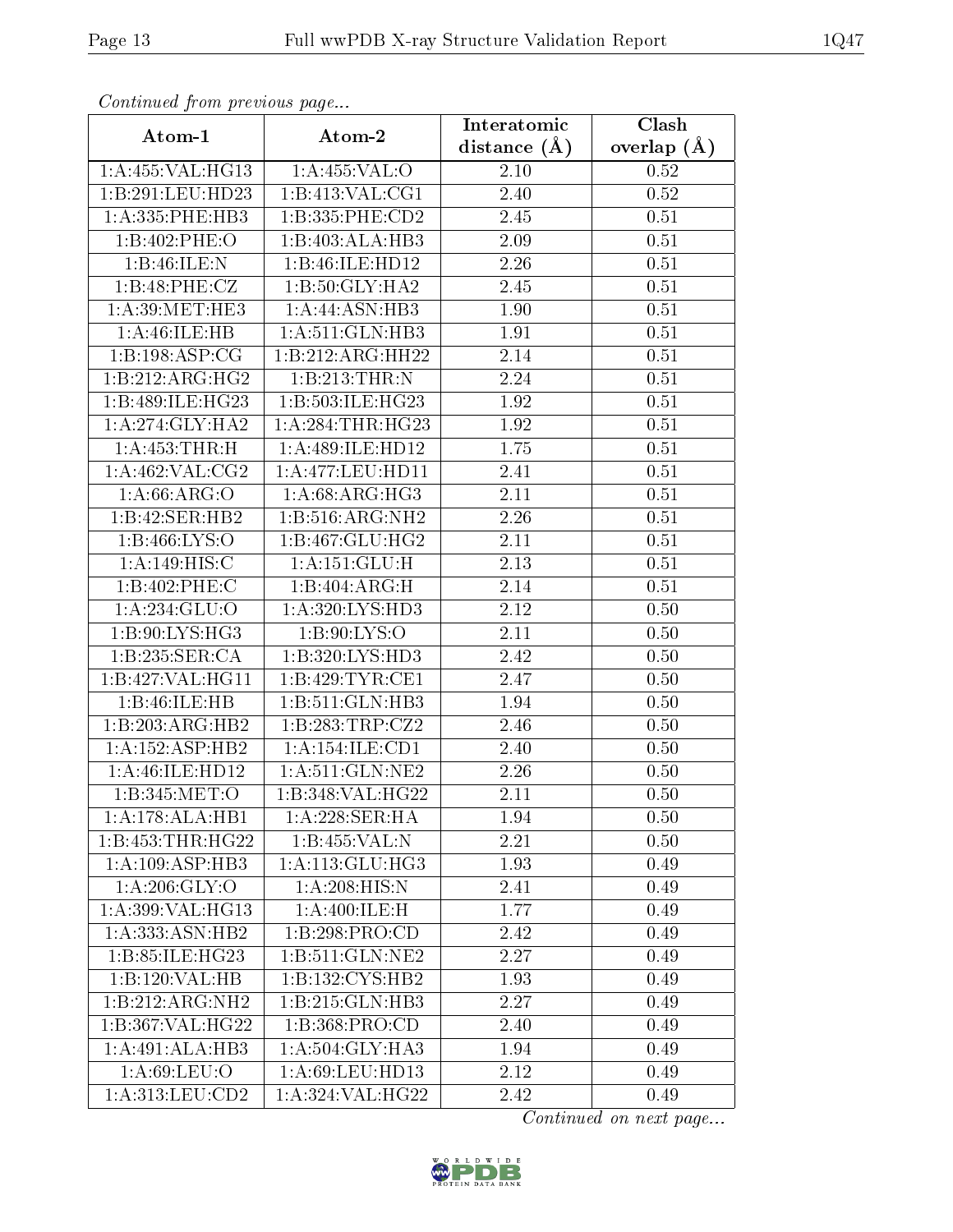| Communaca from previous page         |                             | Interatomic    | Clash         |
|--------------------------------------|-----------------------------|----------------|---------------|
| Atom-1                               | Atom-2                      | distance $(A)$ | overlap $(A)$ |
| 1: A: 335: PHE: CE2                  | 1:B:425:THR:HG23            | 2.47           | 0.49          |
| 1:B:110:ILE:N                        | 1:B:110:ILE:HD12            | 2.27           | 0.49          |
| 1:B:26:LYS:HB2                       | 1:B:26:LYS:NZ               | 2.27           | 0.49          |
| $1: B:67: SER: \overline{O}$         | $1:B:68:ARG:H\overline{D2}$ | 2.13           | 0.49          |
| 1:B:91:ILE:HG13                      | 1:B:155:PHE:CD1             | 2.48           | 0.49          |
| 1:B:313:LEU:CD2                      | 1:B:324:VAL:HG22            | 2.42           | 0.49          |
| 1:A:140:ILE:HD13                     | 1:A:140:ILE:N               | 2.27           | 0.49          |
| $1:$ A:157:LEU:O                     | 1: A: 157: LEU: HD13        | 2.13           | 0.48          |
| 1:B:287:LEU:HD22                     | 1:B:409:MET:CE              | 2.41           | 0.48          |
| 1:B:441:ALA:HB3                      | 1:B:444:GLY:O               | 2.13           | 0.48          |
| 1:A:427:VAL:HG11                     | 1: A:429:TYR:CE1            | 2.48           | 0.48          |
| $1:B:207:H\overline{\mathrm{IS:CG}}$ | 1:B:208:HIS:N               | 2.82           | 0.48          |
| 1:A:118:ILE:N                        | 1:A:118:ILE:CD1             | 2.76           | 0.48          |
| 1: A:202:PHE:CZ                      | 1:A:212:ARG:HD2             | 2.48           | 0.48          |
| 1:A:246:PHE:CZ                       | 1:A:265:ILE:HD12            | 2.49           | 0.48          |
| 1:B:305:PHE:CD2                      | 1:B:339:ALA:HB2             | 2.49           | 0.48          |
| 1:B:453:THR:HG22                     | 1:B:454:ASP:N               | 2.27           | 0.48          |
| 1:B:358:HIS:HD2                      | 1:B:406:HIS:HE1             | 1.61           | 0.48          |
| 1:B:350:ARG:HH11                     | 1:B:350:ARG:HG3             | 1.78           | 0.48          |
| 1:A:377:ARG:O                        | 1: A:380:THR:HB             | 2.14           | 0.48          |
| 1:B:158:GLN:HB3                      | 1: B:161: HIS: CD2          | 2.49           | 0.48          |
| 1:B:278:SER:O                        | 1:B:280:VAL:HG23            | 2.14           | 0.48          |
| 1:B:427:VAL:HG21                     | 1: B: 429: TYR: CZ          | 2.49           | 0.48          |
| 1:A:211:ILE:CD1                      | 1:A:281:ASN:HA              | 2.44           | 0.47          |
| 1:A:429:TYR:0                        | 1:A:430:GLN:HG3             | 2.14           | 0.47          |
| 1:B:146:VAL:HA                       | 1:B:154:ILE:O               | 2.14           | 0.47          |
| 1:A:170:PRO:CD                       | 1: A:190:THR:HG21           | 2.42           | 0.47          |
| 1: A: 134: THR: O                    | 1: A: 136: ALA: N           | 2.42           | 0.47          |
| 1:B:142:THR:OG1                      | 1:B:143:TYR:N               | 2.48           | 0.47          |
| 1: B: 85: ILE:H                      | 1:B:511:GLN:NE2             | 2.11           | 0.47          |
| 1:A:263:ALA:O                        | 1:A:264:ARG:HG2             | 2.15           | 0.47          |
| 1:A:509:VAL:HG12                     | 1: A:510:ALA:N              | 2.30           | 0.47          |
| 1:B:110:ILE:H                        | 1:B:110:ILE:HD12            | 1.80           | 0.47          |
| 1:B:77:ILE:HG12                      | 1:B:118:ILE:HG12            | 1.95           | 0.47          |
| 1:B:170:PRO:HB3                      | 1:B:190:THR:HG21            | 1.97           | 0.47          |
| 1:A:427:VAL:CG1                      | 1:A:429:TYR:H               | 2.27           | 0.47          |
| 1: A:160: SER: HB3                   | 1:A:161:HIS:CE1             | 2.49           | 0.47          |
| 1:B:209:HIS:HD2                      | 1:B:210:PRO:CD              | 2.23           | 0.47          |
| 1:B:268:ILE:HD11                     | 1:B:286:PHE:HB2             | 1.96           | 0.47          |
| 1:B:358:HIS:HB2                      | 1:B:369:TYR:HB2             | 1.96           | 0.47          |
| 1:B:427:VAL:HG13                     | 1:B:429:TYR:N               | 2.22           | 0.47          |

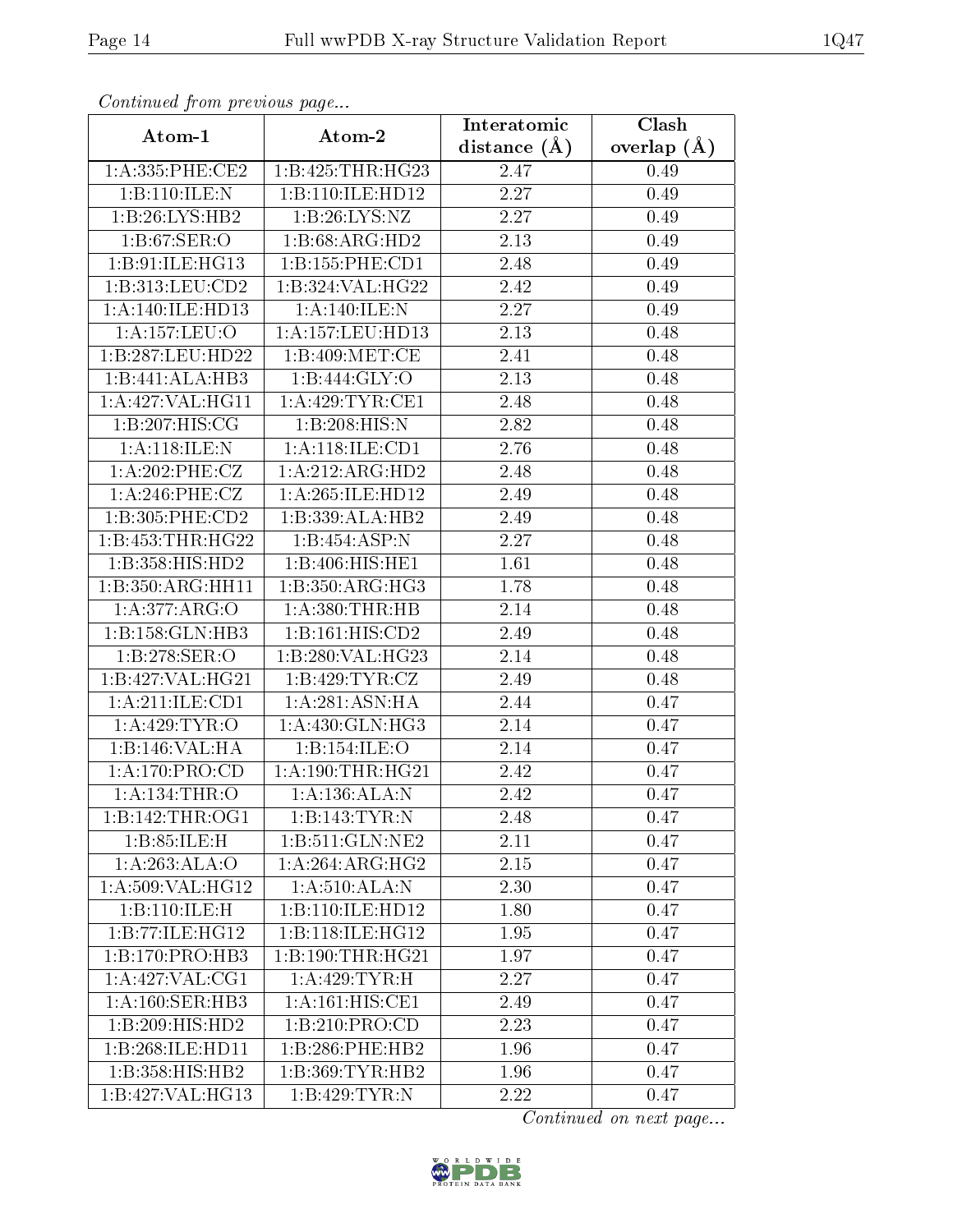| Continuea from previous page<br>Interatomic |                     |                | Clash         |  |
|---------------------------------------------|---------------------|----------------|---------------|--|
| Atom-1                                      | Atom-2              | distance $(A)$ | overlap $(A)$ |  |
| 1:B:62:LEU:HD23                             | 1:B:69:LEU:HD23     | 1.96           | 0.47          |  |
| 1:A:115:ALA:HB3                             | 1:A:117:PHE:CE1     | 2.50           | 0.47          |  |
| 1:A:358:HIS:CD2                             | 1:A:406:HIS:HET     | 2.33           | 0.47          |  |
| 1:B:212:ARG:HG2                             | 1:B:213:THR:H       | 1.79           | 0.47          |  |
| 1:B:437:ASP:HB2                             | 1:B:494:LEU:HD21    | 1.96           | 0.47          |  |
| 1: A: 453: THR: CG2                         | 1:A:454:ASP:N       | 2.77           | 0.46          |  |
| 1: A:323: ILE:N                             | 1:A:323:ILE:HD12    | 2.31           | 0.46          |  |
| 1: A:92: VAL: HG12                          | 1:A:94:PRO:HD3      | 1.98           | 0.46          |  |
| 1: A:287:LEU:HD11                           | 1:A:379:GLY:HA3     | 1.96           | 0.46          |  |
| 1:B:208:HIS:CG                              | 1:B:209:HIS:N       | 2.83           | 0.46          |  |
| 1:B:215:GLN:HG3                             | 1:B:216:HIS:ND1     | 2.30           | 0.46          |  |
| 1: A:27:ASN:ND2                             | 1: A:28: ASN:H      | 2.14           | 0.46          |  |
| 1: A: 164: ASN: ND2                         | 1: A:166: ARG:HG3   | 2.31           | 0.46          |  |
| 1: A:285:THR:HG23                           | 1: A:379: GLY: CA   | 2.44           | 0.46          |  |
| 1:B:62:LEU:HD13                             | 1:B:63:ASP:N        | 2.30           | 0.46          |  |
| 1: A:342:MET:HG3                            | 1:A:421:ILE:CG1     | 2.46           | 0.46          |  |
| 1:A:128:HIS:ND1                             | 2:A:601:NAG:H83     | 2.31           | 0.46          |  |
| 1: A:482: VAL:HG12                          | 1: A:510:ALA:HB1    | 1.97           | 0.46          |  |
| $1:B:170:P\overline{RO:H\overline{D3}}$     | 1:B:190:THR:HG21    | 1.98           | 0.46          |  |
| 1: B:85: ILE:H                              | 1:B:511:GLN:HE22    | 1.64           | 0.46          |  |
| 1:A:77:ILE:CD1                              | 1: A:144: ILE: HD11 | 2.47           | 0.46          |  |
| 1: B: 190: THR: CG2                         | 1:B:191:ALA:H       | 2.19           | 0.46          |  |
| 1:B:298:PRO:HG2                             | 1:B:299:ASN:H       | 1.81           | 0.46          |  |
| 1: A: 432: THR: CG2                         | 1:A:454:ASP:HB3     | 2.46           | 0.45          |  |
| 1:B:170:PRO:HB3                             | 1:B:190:THR:HG22    | 1.96           | 0.45          |  |
| $1:B:432:\overline{\mathsf{THR}:C}$         | 1:B:433:GLN:HG2     | 2.37           | 0.45          |  |
| 1:A:180:LEU:HD11                            | 1:A:182:ILE:CD1     | 2.46           | 0.45          |  |
| 1: A:110: ILE: HA                           | 1:A:114:CYS:HB2     | 1.98           | 0.45          |  |
| 1:A:399:VAL:HG13                            | 1: A:400: ILE:N     | 2.32           | 0.45          |  |
| 1:B:268:ILE:HG13                            | 1:B:286:PHE:HA      | 1.99           | 0.45          |  |
| 1:B:359:ARG:HD3                             | 1: B:361: GLY:O     | 2.16           | 0.45          |  |
| 1:B:450:PHE:CD2                             | 1:B:501:LEU:HD22    | 2.51           | 0.45          |  |
| 1: A:427: VAL:HG13                          | 1: A:429:TYR:CE2    | 2.52           | 0.45          |  |
| 1: A:220:TRP:O                              | 1: A:288:LYS:NZ     | 2.45           | 0.45          |  |
| 1:B:141:CYS:O                               | 1:B:162:PHE:HA      | 2.17           | 0.45          |  |
| 1:B:389:PHE:CD2                             | 1:B:389:PHE:N       | 2.84           | 0.45          |  |
| 1:B:422:MET:HE1                             | 1:B:461:VAL:HG21    | 1.99           | 0.45          |  |
| 1:A:91:ILE:HD13                             | 1: A: 157: LEU: HB2 | 1.98           | 0.45          |  |
| 1:B:56:SER:H                                | 1: B:506: THR: HG22 | 1.81           | 0.45          |  |
| 1: A: 453: THR: HG22                        | $1:$ A:455:VAL:HG12 | 1.93           | 0.45          |  |
| 1: A:66: ARG: HA                            | 1: A: 150: PRO: HB2 | 1.99           | 0.45          |  |

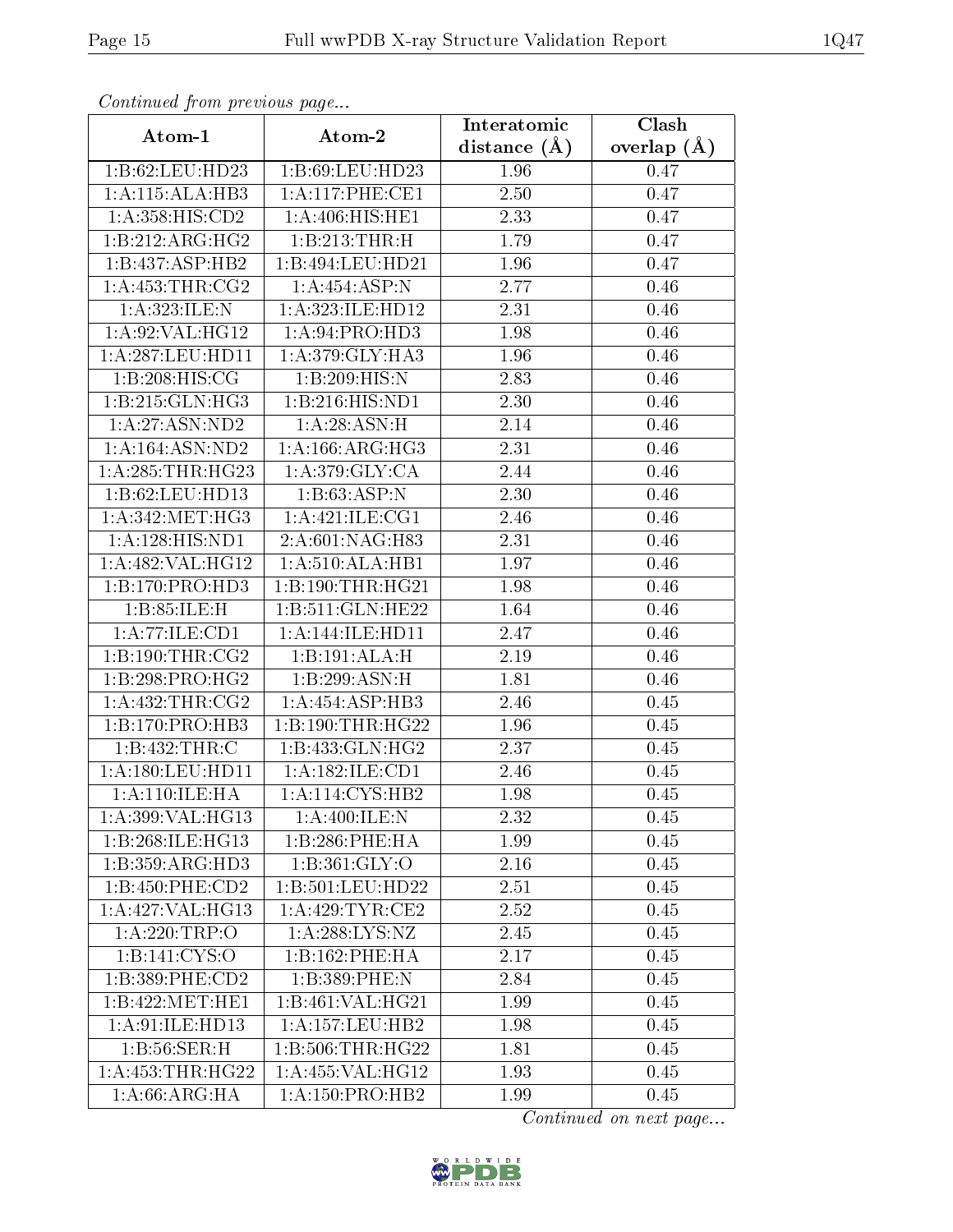| Commuca from previous page                                     |                                    | Interatomic       | Clash           |
|----------------------------------------------------------------|------------------------------------|-------------------|-----------------|
| Atom-1                                                         | Atom-2                             | distance $(A)$    | overlap $(\AA)$ |
| 1: A:149:HIS:HB2                                               | 1:A:152:ASP:OD2                    | 2.17              | 0.44            |
| 1:B:396:PRO:O                                                  | 1:B:399:VAL:HG22                   | 2.17              | 0.44            |
| 1:A:512:LEU:HD23                                               | 1: A:512:LEU:C                     | 2.38              | 0.44            |
| 1:B:72:GLY:HA3                                                 | 1:B:118:ILE:HG21                   | 1.98              | 0.44            |
| 1:B:386:PHE:C                                                  | 1:B:388:GLY:H                      | 2.20              | 0.44            |
| 1:B:39:MET:SD                                                  | 1:B:480:MET:HB3                    | 2.57              | 0.44            |
| 1: A: 181: LEU: HA                                             | 1:A:185:GLU:O                      | 2.17              | 0.44            |
| $1:\overline{A}:\overline{512}:\overline{LEU}:\overline{HD23}$ | 1: A:513: PRO:O                    | 2.17              | 0.44            |
| 1:B:69:LEU:HD13                                                | 1: B:69: LEU:O                     | 2.17              | 0.44            |
| 1:A:239:GLU:OE1                                                | 1: A: 384: LYS: HG3                | 2.17              | 0.44            |
| 1:A:431:PHE:N                                                  | $1: A:431:$ PHE: $CD2$             | 2.83              | 0.44            |
| 1:B:359:ARG:NH2                                                | 1:B:366:TRP:HE1                    | 2.15              | 0.44            |
| 1:A:277:ARG:O                                                  | $1: A:278:\overline{\text{SER}:O}$ | 2.35              | 0.44            |
| 1: A:287:LEU:HD11                                              | 1: A:378: PRO:O                    | 2.17              | 0.44            |
| 1:A:95:VAL:HG13                                                | 1: A:99: ARG:HB3                   | 1.99              | 0.44            |
| 1:B:500:GLN:NE2                                                | 1:B:513:PRO:HA                     | 2.33              | 0.44            |
| 1: A:502:TYR:CD1                                               | 1: A:502:TYR:N                     | 2.85              | 0.44            |
| 1:A:287:LEU:CD2                                                | 1: A:409: MET:HE1                  | 2.39              | 0.44            |
| 1:B:330:THR:HG22                                               | 1:B:332:SER:N                      | 2.32              | 0.44            |
| 1:B:36:TYR:CD1                                                 | 1:B:484:ARG:HA                     | 2.53              | 0.44            |
| 1: B: 55: SER:H                                                | 1:B:74:LYS:HB3                     | 1.83              | 0.44            |
| 1:A:182:ILE:CD1                                                | 1: A:231:LEU:HG                    | 2.48              | 0.44            |
| 1:B:453:THR:HB                                                 | 1:B:457:THR:H <sub>G22</sub>       | 2.00              | 0.44            |
| 1: A:492:MET:HG3                                               | 1: A: 501: LEU: HD21               | 2.01              | 0.43            |
| 1:B:417:ASN:O                                                  | 1:B:418:ASN:HB2                    | 2.18              | 0.43            |
| 1:B:76:HIS:CE1                                                 | 1:B:92:VAL:HG13                    | $\overline{2}.52$ | 0.43            |
| 1:B:171:TYR:CG                                                 | 1:B:194:PHE:HA                     | 2.53              | 0.43            |
| 1:B:422:MET:HE3                                                | 1:B:461:VAL:HG11                   | 1.99              | 0.43            |
| 1: A:39:MET:HE3                                                | 1: A:45: VAL:HG13                  | 2.00              | 0.43            |
| 1:B:202:PHE:CZ                                                 | 1:B:212:ARG:HG3                    | 2.54              | 0.43            |
| 1:B:277:ARG:HD3                                                | 1:B:397:ASP:OD1                    | 2.18              | 0.43            |
| 1:B:81:ASN:HD21                                                | 1:B:83:VAL:HB                      | 1.83              | 0.43            |
| 1: A: 137: PHE: CD2                                            | 1: A:171:TYR:HB3                   | 2.53              | 0.43            |
| 1:B:83:VAL:HG22                                                | 1:B:498:GLN:OE1                    | 2.18              | 0.43            |
| 1: A:375: TYR: CD1                                             | 1: A:376: PRO:HA                   | 2.53              | 0.43            |
| 1:B:294:SER:HB3                                                | 1:B:304:HIS:ND1                    | 2.34              | 0.43            |
| 1: A: 105: TRP: HE3                                            | 1: A:105:TRP:HA                    | 1.80              | 0.43            |
| 1: A: 231: LEU: HA                                             | 1:A:231:LEU:HD23                   | 1.76              | 0.43            |
| 1:B:492:MET:HE3                                                | 1:B:501:LEU:HD21                   | 2.00              | 0.43            |
| 1: B: 453: THR: CG2                                            | 1:B:454:ASP:N                      | 2.81              | 0.43            |
| 1: A:118: ILE: HA                                              | 1:A:133:GLY:CA                     | 2.49              | 0.43            |

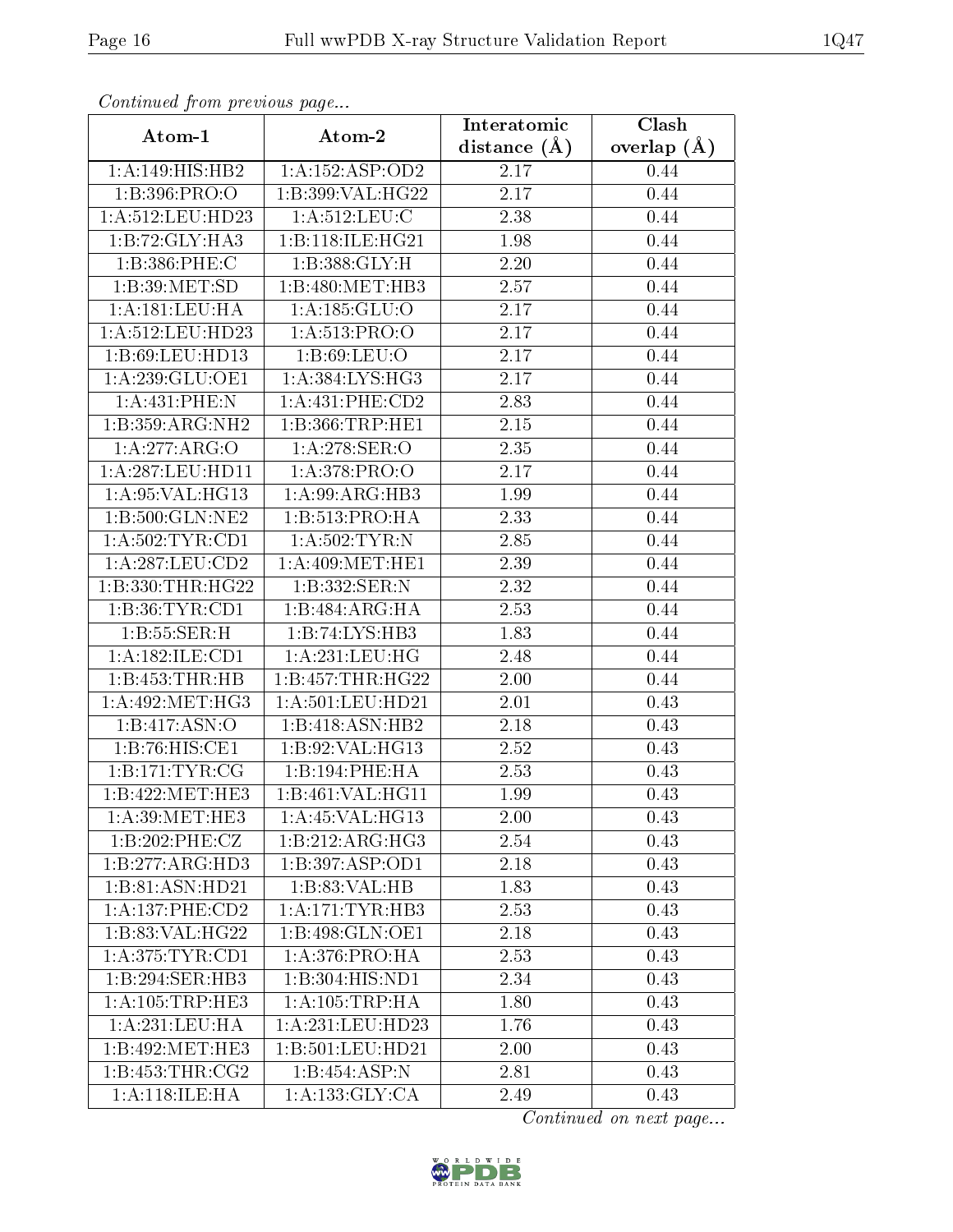| Continued from previous page         |                                        | Interatomic      | Clash         |  |
|--------------------------------------|----------------------------------------|------------------|---------------|--|
| Atom-1                               | Atom-2                                 | distance $(\AA)$ | overlap $(A)$ |  |
| 1:B:441:ALA:C                        | 1:B:443:ASP:H                          | 2.22             | 0.43          |  |
| 1:A:292:ILE:O                        | 1:A:415:PRO:HD3                        | 2.18             | 0.43          |  |
| 1:A:382:PRO:HA                       | 1: A:389: PHE: CZ                      | 2.53             | 0.43          |  |
| 1:B:115:ALA:HB3                      | 1:B:117:PHE:CE1                        | 2.53             | 0.43          |  |
| 1:B:212:ARG:HH21                     | 1:B:215:GLN:HB3                        | 1.83             | 0.43          |  |
| 1:B:287:LEU:HA                       | 1:B:407:PRO:O                          | 2.19             | 0.43          |  |
| 1:B:435:VAL:HG22                     | 1:B:492:MET:HE2                        | 1.99             | 0.43          |  |
| 1:B:436:VAL:HG23                     | 1:B:448:VAL:O                          | 2.18             | 0.43          |  |
| 1: A:229:ALA:HA                      | 1: A:244:TYR:O                         | $2.19\,$         | 0.43          |  |
| 1:A:203:ARG:NH2                      | 1: A:273:PHE:CZ                        | 2.87             | 0.42          |  |
| 1: A:356: TYR:OH                     | 1: A:377: ARG: NH1                     | 2.52             | 0.42          |  |
| 1:B:132:CYS:HG                       | $1:B:141:CYS:\overline{HB3}$           | 1.84             | 0.42          |  |
| 1: A:287:LEU:CD1                     | 1: A:379: GLY:HA3                      | 2.49             | 0.42          |  |
| 1:B:123:ALA:O                        | 1:B:181:LEU:HD22                       | 2.20             | 0.42          |  |
| 1:B:77:ILE:HD13                      | 1:B:144:ILE:HD11                       | 2.02             | 0.42          |  |
| 1:B:503:ILE:HG22                     | 1:B:504:GLY:N                          | 2.34             | 0.42          |  |
| 1: A: 503: ILE: CD1                  | 1: A:503: ILE:N                        | 2.82             | 0.42          |  |
| 1:B:170:PRO:HD3                      | 1: B: 177: THR: OG1                    | 2.19             | 0.42          |  |
| 1:A:208:HIS:ND1                      | 1:A:209:HIS:N                          | 2.68             | 0.42          |  |
| 1:B:287:LEU:HD11                     | 1:B:379:GLY:HA3                        | 2.00             | 0.42          |  |
| 1:A:75:ASP:HB3                       | 1:A:94:PRO:HB3                         | 2.00             | 0.42          |  |
| 1:B:389:PHE:HD2                      | 1:B:389:PHE:N                          | 2.18             | 0.42          |  |
| 1:A:279:LEU:HD23                     | 1:A:279:LEU:HA                         | 1.82             | 0.42          |  |
| 1: A:434: ILE: CG1                   | 1:A:435:VAL:N                          | 2.83             | 0.42          |  |
| 1:B:229:ALA:HA                       | 1:B:244:TYR:O                          | $2.19\,$         | 0.42          |  |
| 1:B:77:ILE:CG1                       | 1:B:118:ILE:HG12                       | 2.49             | 0.42          |  |
| 1: A: 121: LEU: C                    | 1: A: 122: GLU: HG2                    | 2.40             | 0.42          |  |
| 1:A:427:VAL:HG21                     | $1:$ A:429:TYR: $\overline{\text{CZ}}$ | 2.55             | 0.42          |  |
| 1: A:55:SER:O                        | 1:A:73:ALA:HB1                         | 2.19             | 0.42          |  |
| 1:B:66:ARG:CD                        | 1:B:146:VAL:H <sub>G11</sub>           | 2.47             | 0.42          |  |
| 1:B:202:PHE:CE1                      | $1:B:212:AR\overline{G:HG3}$           | 2.54             | 0.42          |  |
| 1:B:345:MET:CA                       | 1:B:348:VAL:HG22                       | 2.47             | 0.42          |  |
| 1: A:400: ILE: O                     | $1: A:402:$ PHE:O                      | 2.38             | 0.41          |  |
| 1:A:453:THR:HG22                     | $1:\overline{A:454:ASP:N}$             | 2.34             | 0.41          |  |
| 1: A:512:LEU:HA                      | 1: A:513: PRO:HD3                      | 1.83             | 0.41          |  |
| $1: A:56: \overline{\text{SER:H}}B3$ | 1: A:58: HIS:CD2                       | 2.54             | 0.41          |  |
| 1: A:84: ASN: C                      | 1: A:86: LYS:H                         | 2.23             | 0.41          |  |
| $1:B:110:\overline{\text{ILE:H}}$    | $1:B:110:\overline{\text{ILE:CD1}}$    | 2.34             | 0.41          |  |
| 1:B:472:LEU:CD2                      | 1:B:472:LEU:N                          | 2.83             | 0.41          |  |
| 1:B:56:SER:N                         | 1: B:506:THR:HG22                      | 2.35             | 0.41          |  |
| 1: A:416: ILE: O                     | 1:A:417:ASN:HB2                        | 2.20             | 0.41          |  |

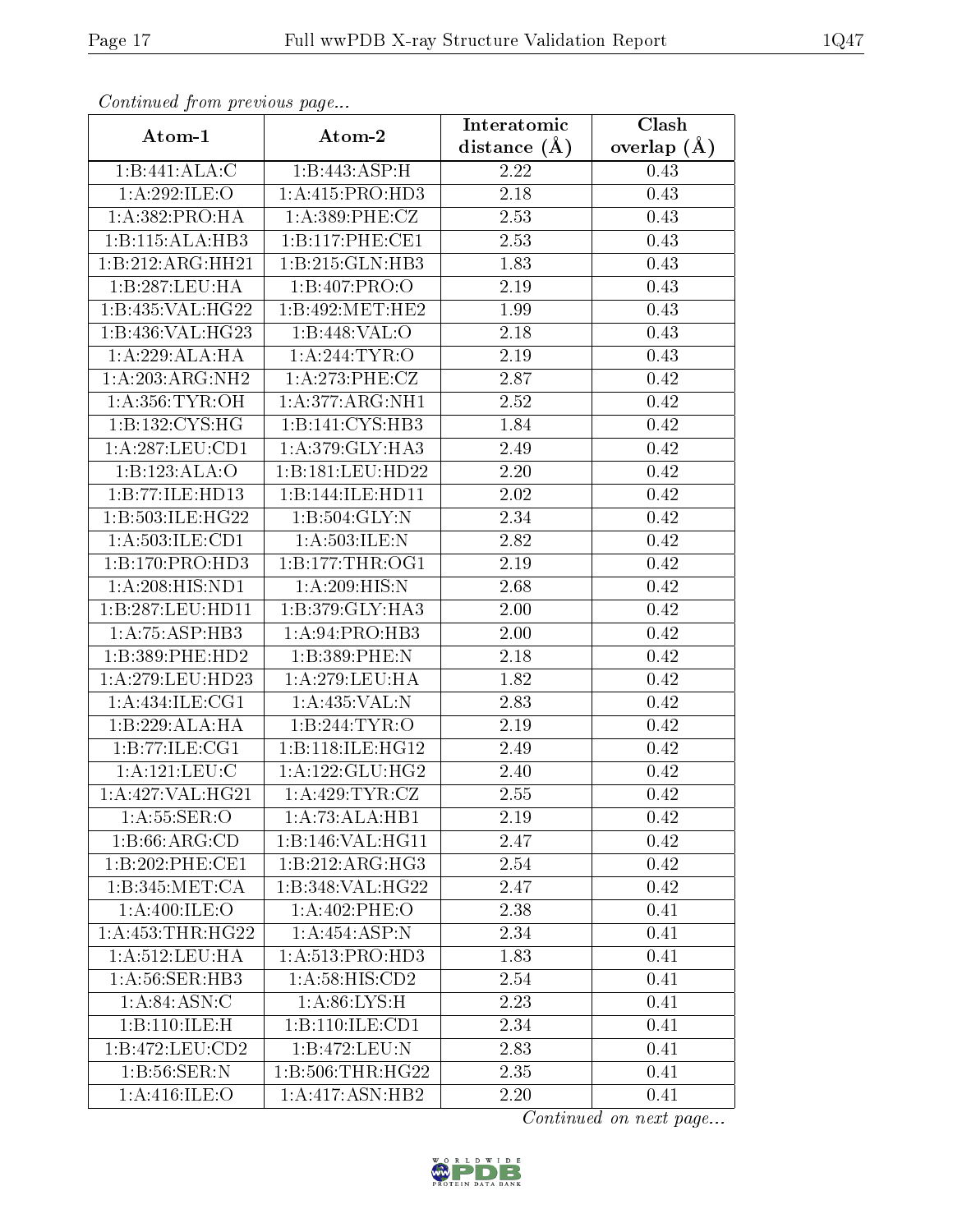| Commaca jibin previous page                    |                                | Interatomic    | Clash         |
|------------------------------------------------|--------------------------------|----------------|---------------|
| Atom-1                                         | Atom-2                         | distance $(A)$ | overlap $(A)$ |
| 1:B:193:ASP:OD1                                | 1:B:195:MET:HB2                | 2.20           | 0.41          |
| 1:B:203:ARG:HB2                                | 1:B:283:TRP:HZ2                | 1.85           | 0.41          |
| 1:B:261:THR:HG22                               | 1:B:262:HIS:N                  | 2.35           | 0.41          |
| 1:B:26:LYS:NZ                                  | 1:B:466:LYS:NZ                 | 2.68           | 0.41          |
| 1:B:61:LEU:HB3                                 | 1:B:70:TYR:HB2                 | $2.01\,$       | 0.41          |
| 1:A:223:ASP:N                                  | 1:A:224:PRO:CD                 | 2.83           | 0.41          |
| 1: B: 518: ASP:O                               | 1:B:519:ILE:HG12               | 2.21           | 0.41          |
| 1:A:401:THR:C                                  | $1: A:402:$ PHE:O              | 2.58           | 0.41          |
| 1:A:427:VAL:HG12                               | 1:A:429:TYR:H                  | 1.85           | 0.41          |
| 1: A:77: ILE: HD13                             | 1: A:144: ILE: HDI1            | 2.02           | 0.41          |
| 1:B:395:LEU:CD2                                | 1:B:399:VAL:HG21               | 2.43           | 0.41          |
| $1: A:74:\overline{LYS:O}$                     | 1: A:76: HIS:N                 | 2.54           | 0.41          |
| 1:B:191:ALA:HA                                 | 1:B:199:PHE:HA                 | 2.02           | 0.41          |
| 1: B: 57: TYR: HE1                             | 1:B:506:THR:O                  | 2.04           | 0.41          |
| 1: A:62:LEU:C                                  | 1:A:62:LEU:HD13                | 2.41           | 0.41          |
| 1:B:209:HIS:CD2                                | 1:B:210:PRO:HD2                | 2.46           | 0.41          |
| 1:B:26:LYS:HZ2                                 | 1:B:466:LYS:HZ2                | 1.69           | 0.41          |
| 1: A:342:MET:HG3                               | 1:A:421:ILE:HG12               | 2.02           | 0.41          |
| 1:B:207:HIS:CG                                 | 1:B:208:HIS:H                  | 2.38           | 0.41          |
| 1:B:212:ARG:HH21                               | 1:B:215:GLN:CB                 | 2.34           | 0.41          |
| 1:B:396:PRO:HD2                                | 1: B:399: VAL: CG2             | 2.50           | 0.41          |
| 1: B:56: SER: HA                               | 1: B:506:THR:HG22              | 2.02           | 0.41          |
| 1: A:244:TYR:HA                                | 1: A:266: GLY:O                | 2.21           | 0.41          |
| 1: A:180: LEU: HD13                            | 1: A: 180: LEU: C              | 2.42           | 0.41          |
| 1:A:392:THR:O                                  | 1:A:395:LEU:HD12               | 2.21           | 0.41          |
| 1:B:77:ILE:HG22                                | 1:B:155:PHE:HZ                 | 1.86           | 0.41          |
| 1:B:450:PHE:HD2                                | 1:B:501:LEU:HD22               | 1.86           | 0.41          |
| 2:B:601:NAG:O3                                 | $2: B:601: NAG: \overline{C7}$ | 2.68           | 0.41          |
| 1:A:268:ILE:HD13                               | 1: A:283:TRP:CE2               | 2.56           | 0.40          |
| 1:B:157:LEU:HD13                               | 1: B: 158: GLN:N               | 2.35           | 0.40          |
| $1:A:402:\overline{PHE:O}$                     | 1:A:404:ARG:N                  | 2.50           | 0.40          |
| 1: A:316: SER: HB2                             | 1:A:323:ILE:CD1                | 2.50           | 0.40          |
| 1: A:482: VAL:HG12                             | 1:A:482:VAL:O                  | 2.21           | 0.40          |
| $1:B:274:\overline{\mathrm{GLY}:\mathrm{HA2}}$ | 1:B:282:LYS:O                  | 2.20           | 0.40          |
| 1: A: 135: GLY: HA3                            | 1: A: 138: HIS: O              | 2.21           | 0.40          |
| 1:B:208:HIS:CG                                 | 1:B:209:HIS:H                  | 2.39           | 0.40          |
| 1:B:212:ARG:O                                  | 1:B:282:LYS:HA                 | 2.21           | 0.40          |

There are no symmetry-related clashes.

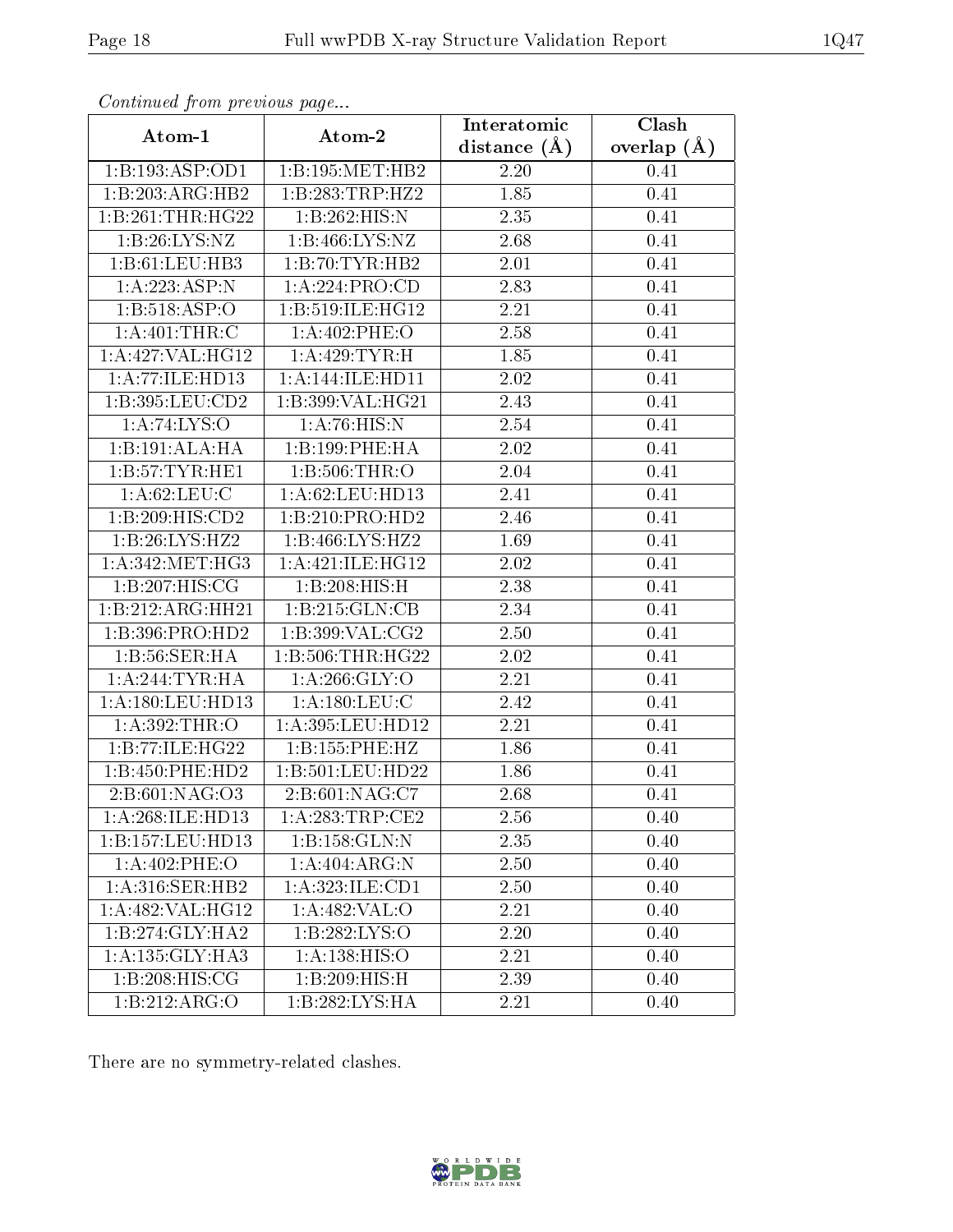## 5.3 Torsion angles (i)

#### 5.3.1 Protein backbone (i)

In the following table, the Percentiles column shows the percent Ramachandran outliers of the chain as a percentile score with respect to all X-ray entries followed by that with respect to entries of similar resolution.

The Analysed column shows the number of residues for which the backbone conformation was analysed, and the total number of residues.

| Mol | Chain | Analysed                       | Favoured         | Allowed               | $\vert$ Outliers | Percentiles     |                          |  |
|-----|-------|--------------------------------|------------------|-----------------------|------------------|-----------------|--------------------------|--|
|     |       | 480/495(97%)                   | $-408(85\%)$     | 55(12%)               | 17 $(4%)$        |                 | $\boxed{3}$ $\boxed{12}$ |  |
|     |       | $493/495 (100\%)$   410 (83\%) |                  | 68 $(14\%)$           | $15(3\%)$        | $\vert 4 \vert$ | $\vert$ 15               |  |
| All | All   | $973/990(98\%)$                | $  818 (84\%)  $ | $\frac{123(13\%)}{ }$ | $-32(3%)$        |                 | $\vert$ 13               |  |

All (32) Ramachandran outliers are listed below:

| Mol            | Chain                    | Res              | $_{\rm Type}$             |
|----------------|--------------------------|------------------|---------------------------|
| $\mathbf{1}$   | $\overline{\rm A}$       | 161              | <b>HIS</b>                |
| $\overline{1}$ | $\overline{A}$           | 207              | <b>HIS</b>                |
| $\overline{1}$ | $\overline{A}$           | $\overline{257}$ | $\overline{\text{SER}}$   |
| $\overline{1}$ | $\overline{\mathrm{B}}$  | 153              | <b>ASN</b>                |
| $\overline{1}$ | $\, {\bf B}$             | 372              | $\rm{ARG}$                |
| $\overline{1}$ | $\overline{\mathrm{B}}$  | 443              | $\overline{\text{ASP}}$   |
| $\overline{1}$ | $\overline{B}$           | 516              | $\rm{ARG}$                |
| $\overline{1}$ | $\overline{A}$           | $\overline{42}$  | $\overline{\text{SER}}$   |
| $\mathbf{1}$   | $\overline{A}$           | 75               | ASP                       |
| $\overline{1}$ | $\overline{A}$           | $\overline{95}$  | <b>VAL</b>                |
| $\overline{1}$ | $\overline{A}$           | 147              | $\overline{\text{GLY}}$   |
| $\overline{1}$ | $\frac{\overline{A}}{A}$ | 158              | $\overline{\text{GLN}}$   |
| $\overline{1}$ |                          | 159              | $\overline{\rm ASP}$      |
| $\overline{1}$ | $\overline{A}$           | 206              | $\overline{\text{GLY}}$   |
| $\overline{1}$ | $\overline{A}$           | $\overline{278}$ | $\overline{\text{SER}}$   |
| $\overline{1}$ | $\overline{A}$           | 456              | $\overline{\text{GLY}}$   |
| $\overline{1}$ | $\overline{\mathrm{B}}$  | 85               | ILE                       |
| $\overline{1}$ | $\overline{\mathrm{B}}$  | 162              | $P\overline{HE}$          |
| $\mathbf{1}$   | $\overline{\mathrm{B}}$  | 307              | $\overline{\text{GLU}}$   |
| $\overline{1}$ | $\boldsymbol{B}$         | 391              | <b>SER</b>                |
| $\mathbf{1}$   | $\overline{\mathrm{B}}$  | 470              | <b>HIS</b>                |
| $\mathbf{1}$   | $\, {\bf B}$             | 497              | $\overline{\text{LYS}}$   |
| $\overline{1}$ | $\overline{A}$           | $55\,$           | $\overline{\text{SER}}$   |
| $\overline{1}$ | $\overline{\mathrm{B}}$  | 279              | LEU                       |
| $\overline{1}$ | $\overline{\rm A}$       | 49               | $\overline{\mathrm{ASN}}$ |

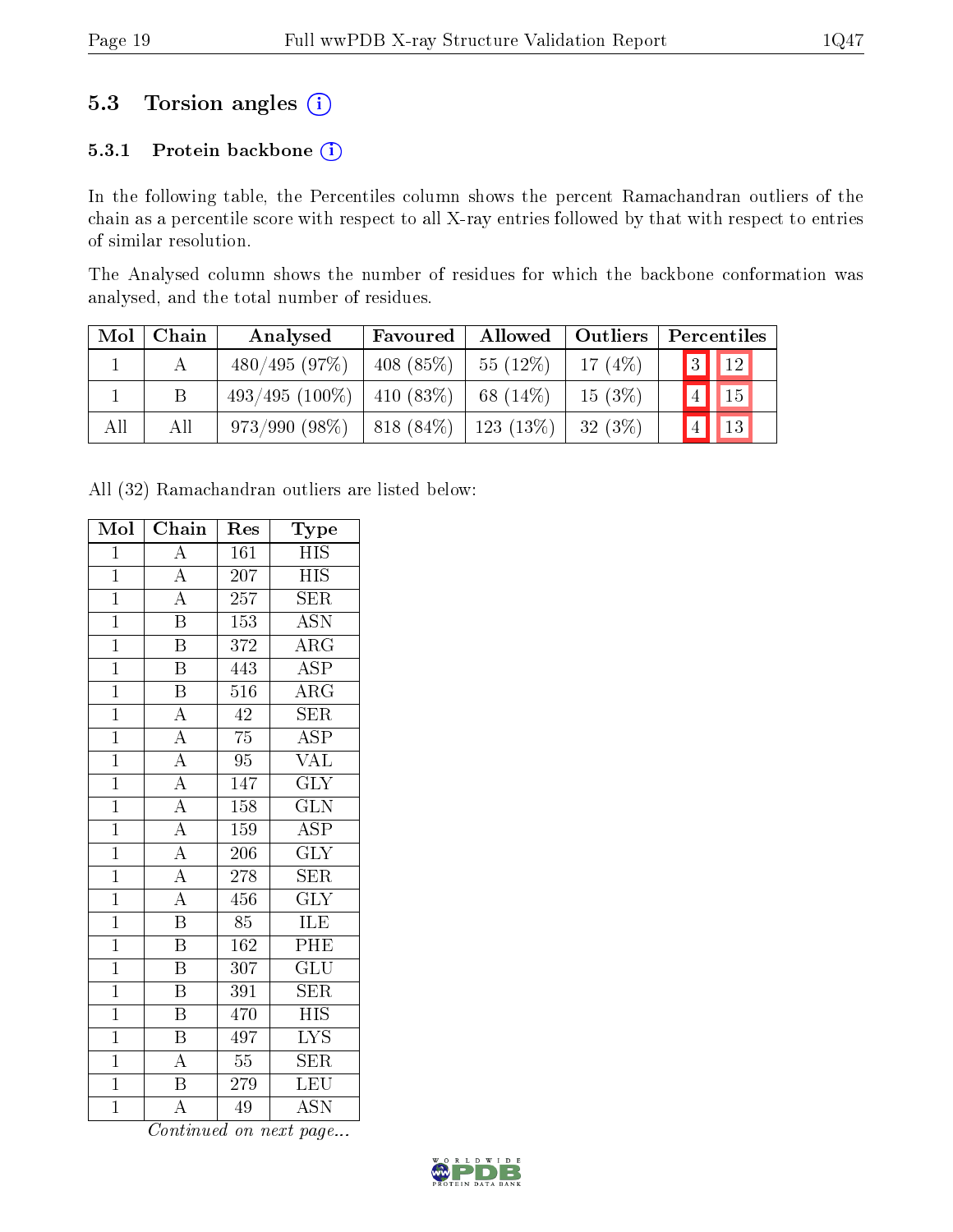Continued from previous page...

| Mol | Chain | Res | <b>Type</b> |
|-----|-------|-----|-------------|
|     |       | 257 | <b>SER</b>  |
|     |       | 299 | <b>ASN</b>  |
|     | В     | 466 | <b>LYS</b>  |
|     | В     | 519 | ILE         |
|     |       | 298 | PRO         |
|     | R     | 298 | <b>PRO</b>  |
|     |       | 146 | <b>VAL</b>  |

#### 5.3.2 Protein sidechains (i)

In the following table, the Percentiles column shows the percent sidechain outliers of the chain as a percentile score with respect to all X-ray entries followed by that with respect to entries of similar resolution.

The Analysed column shows the number of residues for which the sidechain conformation was analysed, and the total number of residues.

| Mol | Chain | Analysed         | Rotameric   Outliers |            | Percentiles |
|-----|-------|------------------|----------------------|------------|-------------|
|     |       | $428/439$ (98\%) | 397(93%)             | 31(7%)     | 38<br> 14   |
|     |       | $439/439(100\%)$ | 412 $(94\%)$         | 27 $(6\%)$ | 47<br>18    |
| All | All   | 867/878 (99%)    | 809 (93%)            | 58 (7\%)   | 43          |

All (58) residues with a non-rotameric sidechain are listed below:

| Mol            | Chain              | Res | Type       |
|----------------|--------------------|-----|------------|
| 1              | А                  | 27  | <b>ASN</b> |
| $\mathbf{1}$   | $\overline{\rm A}$ | 31  | ARG        |
| $\mathbf{1}$   | $\bf{A}$           | 40  | LEU        |
| $\overline{1}$ | $\overline{\rm A}$ | 61  | LEU        |
| $\mathbf{1}$   | $\overline{A}$     | 69  | LEU        |
| $\overline{1}$ | $\overline{A}$     | 94  | <b>PRO</b> |
| $\overline{1}$ | $\overline{\rm A}$ | 101 | <b>ASP</b> |
| $\mathbf 1$    | $\overline{\rm A}$ | 105 | TRP        |
| $\mathbf{1}$   | $\overline{\rm A}$ | 140 | ILE        |
| $\mathbf{1}$   | $\overline{A}$     | 155 | PHE        |
| $\overline{1}$ | $\overline{\rm A}$ | 159 | <b>ASP</b> |
| $\overline{1}$ | $\overline{\rm A}$ | 161 | <b>HIS</b> |
| $\mathbf 1$    | $\overline{A}$     | 190 | THR        |
| $\mathbf{1}$   | $\overline{\rm A}$ | 203 | $\rm{ARG}$ |
| $\mathbf{1}$   | $\overline{A}$     | 218 | <b>SER</b> |
| $\overline{1}$ | A                  | 224 | PRO        |

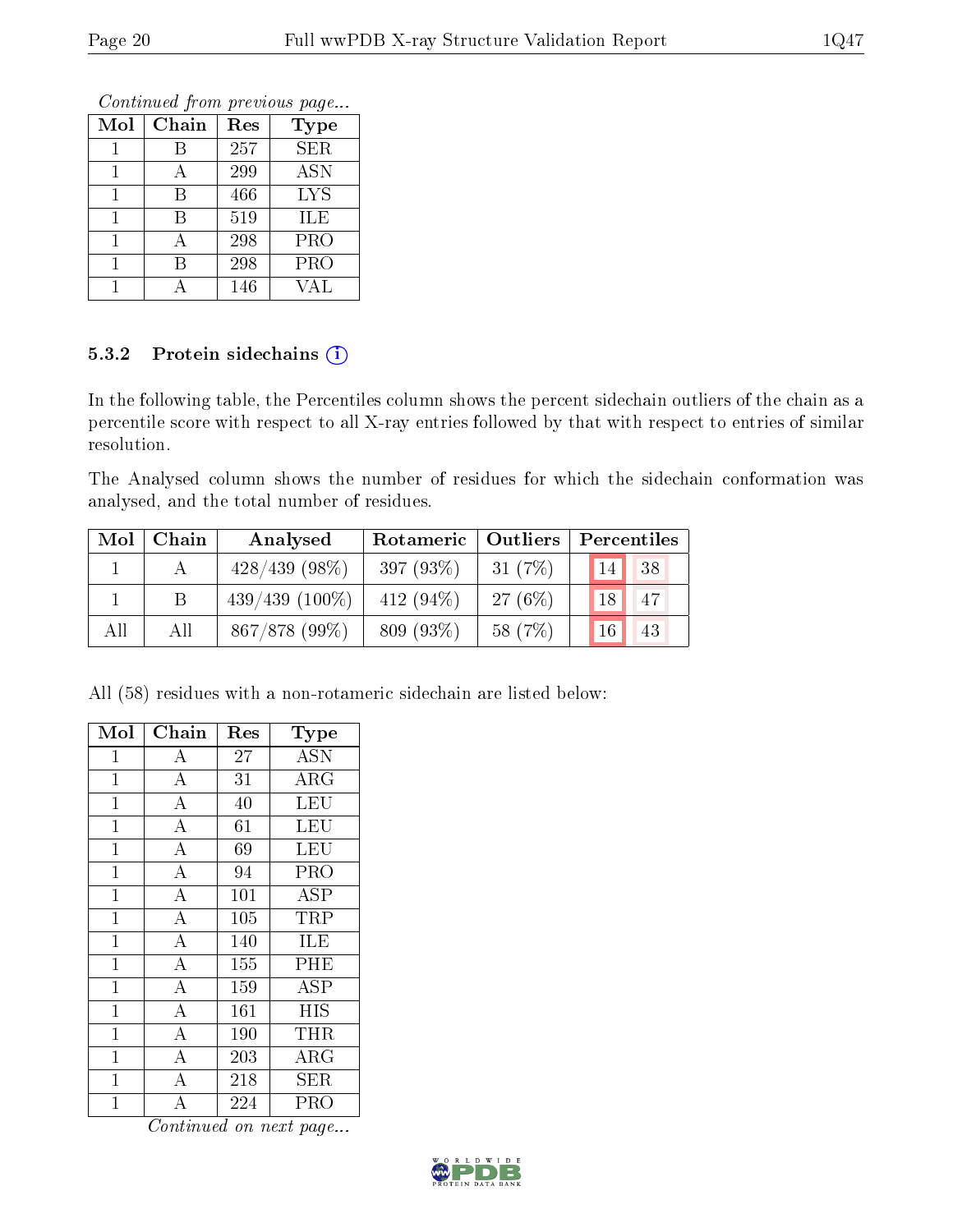| Mol            | $\overline{\text{Chain}}$           | Res              | $r \sim 3$<br>Type      |
|----------------|-------------------------------------|------------------|-------------------------|
| $\mathbf 1$    | $\overline{A}$                      | 231              | LEU                     |
| $\mathbf{1}$   | $\overline{A}$                      | 308              | LEU                     |
| $\overline{1}$ | $\overline{A}$                      | $31\overline{4}$ | $\overline{\text{MET}}$ |
| $\mathbf{1}$   |                                     | 389              | PHE                     |
| $\overline{1}$ | $\frac{\overline{A}}{\overline{A}}$ | 390              | $\overline{\text{ASP}}$ |
| $\mathbf 1$    |                                     | 413              | $\overline{\text{VAL}}$ |
| $\overline{1}$ | $\overline{A}$                      | 427              | $\rm \sqrt{AL}$         |
| $\overline{1}$ | $\overline{A}$                      | 436              | $\overline{\text{VAL}}$ |
| $\mathbf{1}$   | $\frac{\overline{A}}{\overline{A}}$ | 443              | <b>ASP</b>              |
| $\overline{1}$ |                                     | 457              | <b>THR</b>              |
| $\mathbf{1}$   |                                     | 476              | $\overline{\text{LEU}}$ |
| $\overline{1}$ | $\frac{\overline{A}}{A}$            | 485              | $\overline{{\rm GLU}}$  |
| $\overline{1}$ | $\frac{\overline{A}}{\overline{A}}$ | 487              | <b>THR</b>              |
| $\mathbf{1}$   |                                     | 497              | $\overline{\text{LYS}}$ |
| $\overline{1}$ | $\overline{A}$                      | 501              | LEU                     |
| $\mathbf{1}$   | $\overline{\mathrm{B}}$             | 28               | <b>ASN</b>              |
| $\overline{1}$ | $\overline{\mathrm{B}}$             | $\overline{61}$  | <b>LEU</b>              |
| $\mathbf{1}$   | Β                                   | 101              | ASP                     |
| $\mathbf{1}$   | B                                   | 109              | $\overline{\text{ASP}}$ |
| $\mathbf{1}$   | $\overline{\mathrm{B}}$             | 121              | LEU                     |
| $\mathbf{1}$   | $\overline{\mathrm{B}}$             | 141              | $\overline{\text{CYS}}$ |
| $\overline{1}$ | $\overline{\mathrm{B}}$             | 152              | $\overline{\text{ASP}}$ |
| $\mathbf{1}$   | $\overline{\mathrm{B}}$             | 166              | $\rm{ARG}$              |
| $\mathbf{1}$   | $\overline{\mathrm{B}}$             | 210              | $\overline{\text{PRO}}$ |
| $\mathbf{1}$   | $\overline{\mathrm{B}}$             | 218              | <b>SER</b>              |
| $\mathbf 1$    | B                                   | 268              | ILE                     |
| $\mathbf{1}$   | Β                                   | 271              | $\overline{\text{ASN}}$ |
| $\mathbf{1}$   | $\overline{\mathrm{B}}$             | 290              | $\rm{ARG}$              |
| $\overline{1}$ | $\overline{\mathrm{B}}$             | 302              | $\overline{\text{ASP}}$ |
| 1              | Β                                   | 308              | LEU                     |
| $\mathbf 1$    | Β                                   | 314              | MET                     |
| $\mathbf{1}$   | $\overline{\mathbf{B}}$             | 329              | <b>THR</b>              |
| $\mathbf{1}$   | B                                   | 347              | <b>ASP</b>              |
| $\mathbf{1}$   | $\overline{\mathrm{B}}$             | 389              | $\overline{\text{PHE}}$ |
| $\mathbf{1}$   | B                                   | 413              | <b>VAL</b>              |
| $\mathbf 1$    | $\overline{\mathrm{B}}$             | $\sqrt{417}$     | <b>ASN</b>              |
| $\mathbf 1$    | $\overline{\mathrm{B}}$             | 426              | $\overline{\text{ASP}}$ |
| $\mathbf 1$    | $\overline{\mathrm{B}}$             | 427              | $\overline{\text{VAL}}$ |
| $\mathbf 1$    | Β                                   | 436              | <b>VAL</b>              |
| $\mathbf 1$    | $\overline{\mathrm{B}}$             | 469              | TRP                     |
| $\mathbf 1$    | $\overline{\mathrm{B}}$             | 472              | $\overline{\text{LEU}}$ |
| $\mathbf 1$    | $\overline{B}$                      | 496              | <b>THR</b>              |

Continued from previous page...

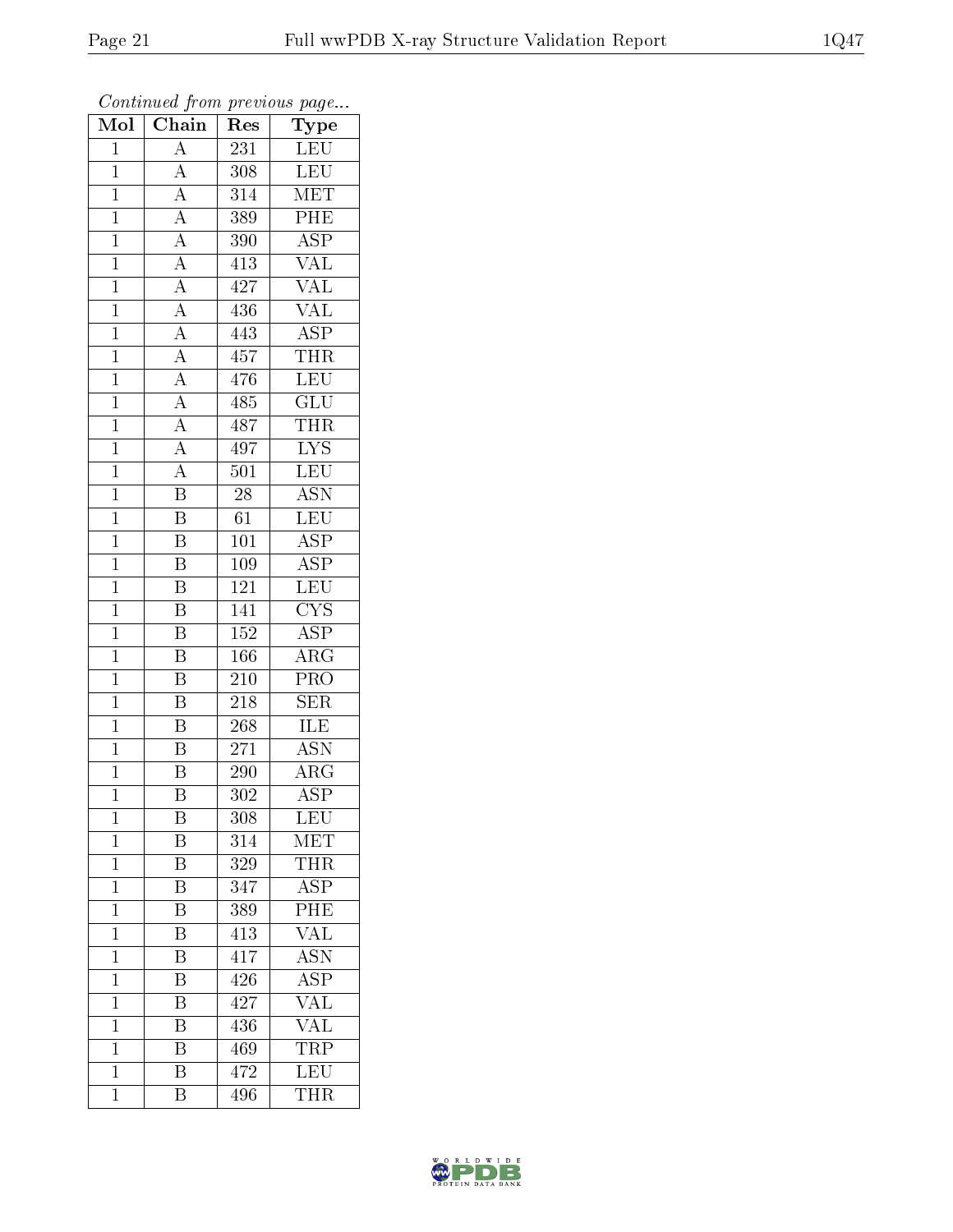Some sidechains can be flipped to improve hydrogen bonding and reduce clashes. All (33) such sidechains are listed below:

| Mol            | Chain                   | Res              | $\mathbf{Type}$           |
|----------------|-------------------------|------------------|---------------------------|
| $\mathbf 1$    | $\mathbf{A}$            | 27               | <b>ASN</b>                |
| $\mathbf 1$    | $\overline{\rm A}$      | $\overline{76}$  | $\overline{\mathrm{HIS}}$ |
| $\overline{1}$ | $\overline{\rm A}$      | 164              | <b>ASN</b>                |
| $\mathbf 1$    | $\overline{\rm A}$      | 209              | $\overline{HIS}$          |
| $\overline{1}$ | $\overline{A}$          | $\overline{215}$ | $\overline{\text{GLN}}$   |
| $\mathbf 1$    | $\overline{\rm A}$      | 216              | $\overline{HIS}$          |
| $\mathbf{1}$   | $\overline{\rm A}$      | 370              | $\overline{\text{GLN}}$   |
| $\mathbf{1}$   | $\overline{\rm A}$      | 406              | $\overline{HIS}$          |
| $\mathbf 1$    | $\overline{A}$          | 411              | $\overline{\text{ASN}}$   |
| $\overline{1}$ | $\overline{A}$          | 417              | $\overline{\text{ASN}}$   |
| $\mathbf 1$    | $\overline{\rm A}$      | 433              | $\overline{\text{GLN}}$   |
| $\overline{1}$ | $\overline{\rm A}$      | $\overline{511}$ | $\overline{\text{GLN}}$   |
| $\mathbf{1}$   | $\overline{\mathrm{B}}$ | $\overline{27}$  | $\overline{\text{ASN}}$   |
| $\overline{1}$ | $\overline{\mathrm{B}}$ | $\overline{76}$  | $\overline{\mathrm{HIS}}$ |
| $\mathbf{1}$   | $\overline{\mathrm{B}}$ | 81               | $\overline{\text{ASN}}$   |
| $\mathbf{1}$   | $\overline{\mathrm{B}}$ | 138              | $\overline{\mathrm{HIS}}$ |
| $\mathbf 1$    | $\overline{\mathrm{B}}$ | 161              | $\overline{HIS}$          |
| $\mathbf 1$    | $\overline{\mathrm{B}}$ | $\overline{164}$ | <b>ASN</b>                |
| $\overline{1}$ | $\overline{\mathrm{B}}$ | $\overline{209}$ | $\overline{\mathrm{HIS}}$ |
| $\mathbf 1$    | $\overline{\mathrm{B}}$ | 215              | $\overline{\text{GLN}}$   |
| $\mathbf 1$    | $\overline{\mathrm{B}}$ | $\overline{267}$ | $\overline{\text{GLN}}$   |
| $\mathbf 1$    | $\overline{\mathrm{B}}$ | 281              | $\overline{\text{ASN}}$   |
| $\overline{1}$ | $\overline{\mathrm{B}}$ | $\overline{315}$ | $\overline{\text{ASN}}$   |
| $\overline{1}$ | $\overline{\mathrm{B}}$ | 358              | $\overline{\mathrm{HIS}}$ |
| $\mathbf{1}$   | $\overline{\mathrm{B}}$ | 365              | $\overline{\text{GLN}}$   |
| $\overline{1}$ | $\overline{\mathrm{B}}$ | $\overline{406}$ | $\overline{\mathrm{HIS}}$ |
| $\mathbf 1$    | $\overline{\mathrm{B}}$ | 411              | $\overline{ASN}$          |
| $\overline{1}$ | $\overline{\mathrm{B}}$ | 417              | $\overline{\text{ASN}}$   |
| $\mathbf{1}$   | $\overline{\mathrm{B}}$ | 433              | $\overline{\text{GLN}}$   |
| $\mathbf 1$    | $\overline{\mathrm{B}}$ | $44\overline{5}$ | $\overline{\text{GLN}}$   |
| $\overline{1}$ | $\overline{\mathrm{B}}$ | 499              | $\overline{\text{GLN}}$   |
| $\mathbf 1$    | $\overline{\mathrm{B}}$ | $\overline{500}$ | $\overline{\text{GLN}}$   |
| $\overline{1}$ | $\overline{\mathrm{B}}$ | $\overline{511}$ | $\overline{\text{GLN}}$   |

#### 5.3.3 RNA (1)

There are no RNA molecules in this entry.

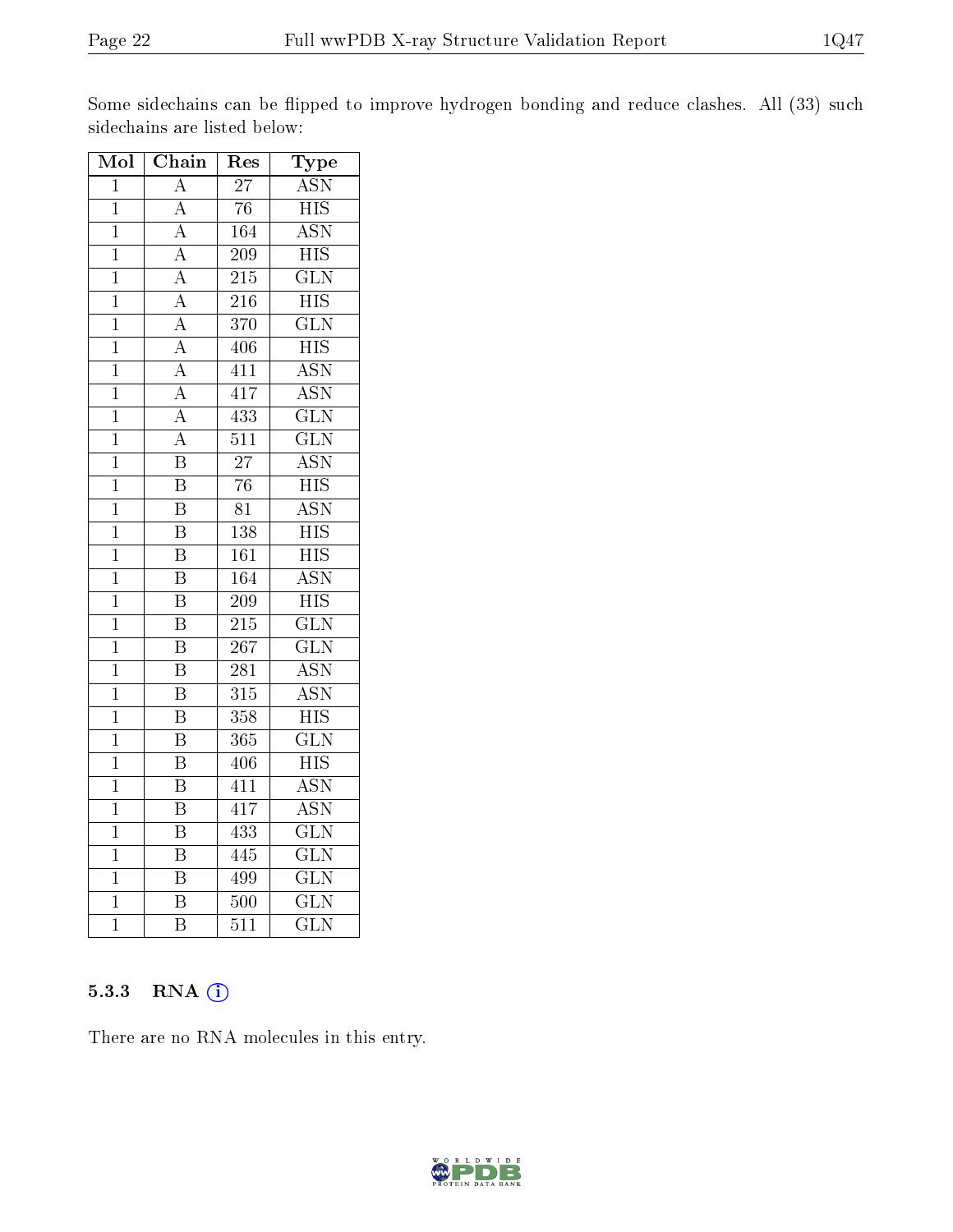#### 5.4 Non-standard residues in protein, DNA, RNA chains (i)

There are no non-standard protein/DNA/RNA residues in this entry.

#### 5.5 Carbohydrates (i)

There are no monosaccharides in this entry.

#### 5.6 Ligand geometry  $(i)$

4 ligands are modelled in this entry.

In the following table, the Counts columns list the number of bonds (or angles) for which Mogul statistics could be retrieved, the number of bonds (or angles) that are observed in the model and the number of bonds (or angles) that are dened in the Chemical Component Dictionary. The Link column lists molecule types, if any, to which the group is linked. The Z score for a bond length (or angle) is the number of standard deviations the observed value is removed from the expected value. A bond length (or angle) with  $|Z| > 2$  is considered an outlier worth inspection. RMSZ is the root-mean-square of all Z scores of the bond lengths (or angles).

| Mol            |      | Chain | $\operatorname{Res}$ | Link                     |            | Bond lengths |             |          | Bond angles |            |
|----------------|------|-------|----------------------|--------------------------|------------|--------------|-------------|----------|-------------|------------|
|                | Type |       |                      |                          | Counts     | RMSZ         | # $ Z  > 2$ | Counts   | RMSZ        | Z >2<br>#! |
| $\overline{2}$ | NAG  |       | 600                  | $\overline{\phantom{a}}$ | 15, 15, 15 | 0.51         |             | 21,21,21 | 0.63        |            |
| 2              | NAG. |       | 600                  | $\blacksquare$           | 15, 15, 15 | 0.74         |             | 21,21,21 | $1.04\,$    | $(4\%)$    |
| $\overline{2}$ | NAG  | B     | 601                  |                          | 15, 15, 15 | 0.56         |             | 21,21,21 | 0.64        |            |
| $\overline{2}$ | NAG. |       | 601                  | $\blacksquare$           | 15, 15, 15 | 0.65         |             | 21,21,21 | 1.30        | $2(9\%)$   |

In the following table, the Chirals column lists the number of chiral outliers, the number of chiral centers analysed, the number of these observed in the model and the number defined in the Chemical Component Dictionary. Similar counts are reported in the Torsion and Rings columns. '-' means no outliers of that kind were identified.

| Mol           | <b>Type</b> | Chain | Res | Link | Chirals | <b>Torsions</b> | Rings   |
|---------------|-------------|-------|-----|------|---------|-----------------|---------|
| $2^{\circ}$   | <b>NAG</b>  |       | 600 |      |         | 3/6/26/26       | 0/1/1/1 |
| 2             | <b>NAG</b>  |       | 600 |      |         | 4/6/26/26       | 0/1/1/1 |
| $\mathcal{D}$ | <b>NAG</b>  | B     | 601 |      |         | 6/6/26/26       | 0/1/1/1 |
| 9             | <b>NAG</b>  |       | 601 |      |         | 3/6/26/26       |         |

There are no bond length outliers.

All (3) bond angle outliers are listed below:

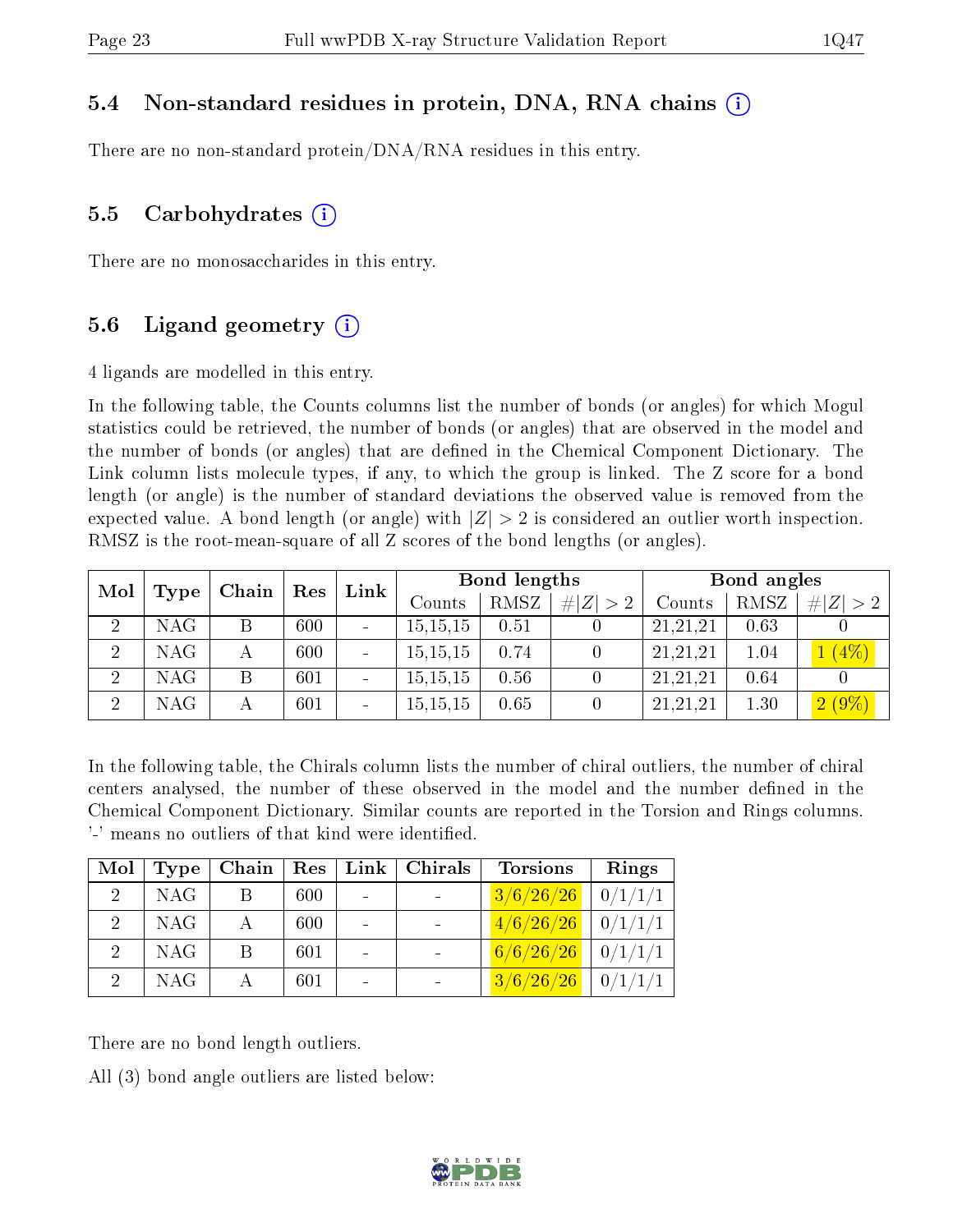|--|

| Mol | Chain   Res   Type |     |     | $\boldsymbol{\mathrm{Atoms}}$ |       | $\mid$ Observed $({}^o) \mid$ | Ideal (°) |
|-----|--------------------|-----|-----|-------------------------------|-------|-------------------------------|-----------|
|     |                    | 601 |     | $NAG$   C4-C3-C2   -3.77      |       | 104.82                        | 110.34    |
|     |                    | 601 |     | $NAG$   O5-C1-C2   2.80       |       | 112.33                        | 109.52    |
|     |                    | 600 | NAG | - C1-C2-N2-1                  | -2.03 | 108.37                        | -110-73   |

There are no chirality outliers.

All (16) torsion outliers are listed below:

| Mol            | ${\rm Chain}$  | Res     | Type | Atoms                                                          |
|----------------|----------------|---------|------|----------------------------------------------------------------|
| $\overline{2}$ | Β              | 600     | NAG  | C8-C7-N2-C2                                                    |
| $\overline{2}$ | В              | 600     | NAG  | O7-C7-N2-C2                                                    |
| $\overline{2}$ | А              | 600     | NAG  | $C8-C7-N2-C2$                                                  |
| $\overline{2}$ | А              | 600     | NAG  | O7-C7-N2-C2                                                    |
| $\overline{2}$ | В              | 601     | NAG  | C1-C2-N2-C7                                                    |
| $\overline{2}$ | В              | 601     | NAG  | C8-C7-N2-C2                                                    |
| $\overline{2}$ | В              | 601     | NAG  | O7-C7-N2-C2                                                    |
| $\overline{2}$ | A              | 601     | NAG  | $C3-C2-N2-C7$                                                  |
| $\overline{2}$ | А              | 601     | NAG  | C8-C7-N2-C2                                                    |
| $\overline{2}$ | $\overline{A}$ | 601     | NAG  | O7-C7-N2-C2                                                    |
| $\overline{2}$ | A              | 600     | NAG  | O <sub>5</sub> -C <sub>5</sub> -C <sub>6</sub> -O <sub>6</sub> |
| $\overline{2}$ | В              | 601     | NAG  | O <sub>5</sub> -C <sub>5</sub> -C <sub>6</sub> -O <sub>6</sub> |
| $\overline{2}$ | A              | 600     | NAG  | C4-C5-C6-O6                                                    |
| $\overline{2}$ | B              | 601     | NAG  | $C3-C2-N2-C7$                                                  |
| $\overline{2}$ | В              | 600     | NAG  | O5-C5-C6-O6                                                    |
| $\overline{2}$ | В              | $601\,$ | NAG  | C4-C5-C6-O6                                                    |

There are no ring outliers.

3 monomers are involved in 7 short contacts:

|  |     |     | Mol   Chain   Res   Type   Clashes   Symm-Clashes |
|--|-----|-----|---------------------------------------------------|
|  | 600 | NAG |                                                   |
|  | 601 | NAG |                                                   |
|  | 601 | NAG |                                                   |

## 5.7 [O](https://www.wwpdb.org/validation/2017/XrayValidationReportHelp#nonstandard_residues_and_ligands)ther polymers (i)

There are no such residues in this entry.

## 5.8 Polymer linkage issues (i)

There are no chain breaks in this entry.